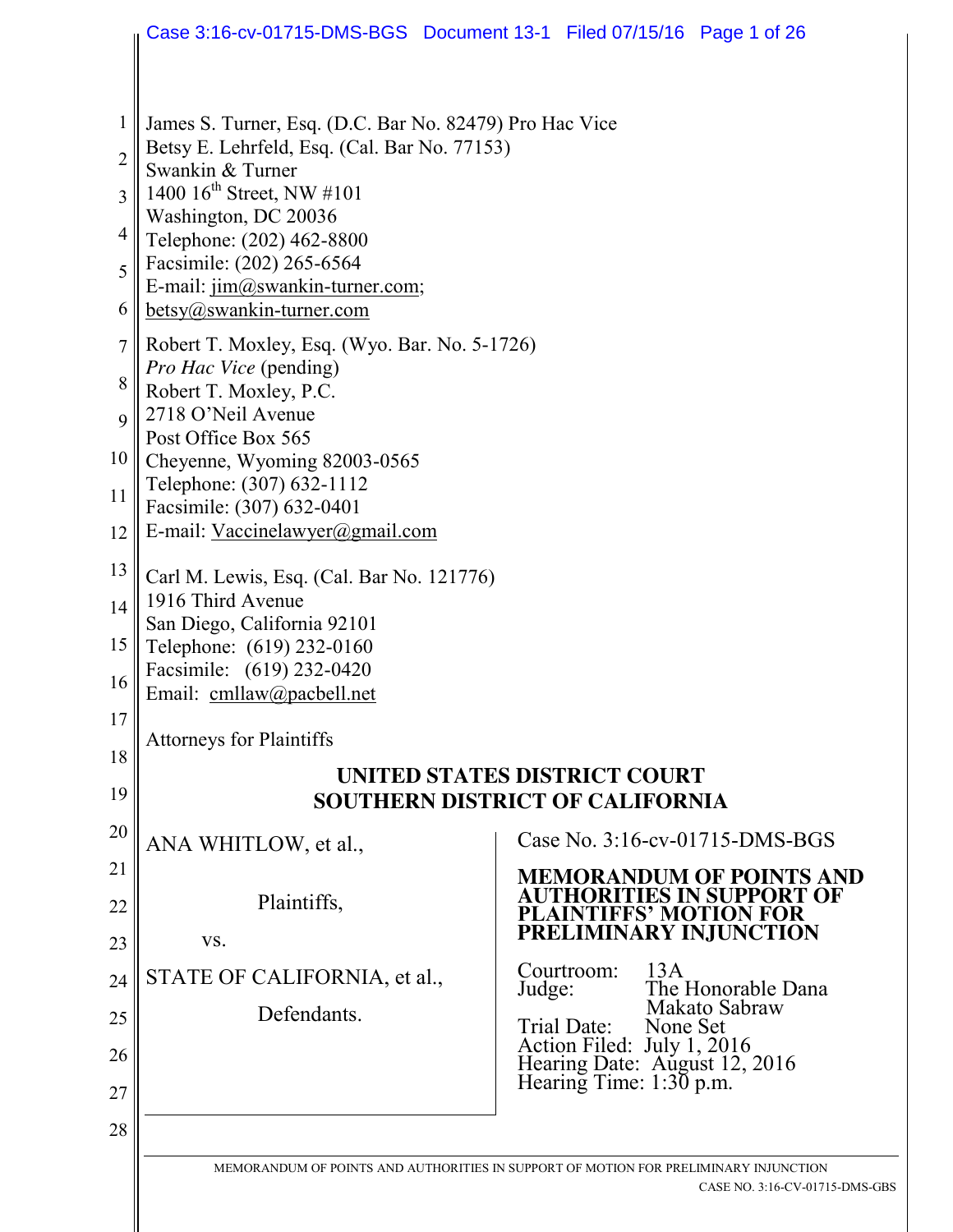1 2 3 Plaintiffs respectfully submit this Memorandum of Points and Authorities in Support of their Motion for a Preliminary Injunction, pursuant to 42 U.S.C. § 1983, 28 U.S.C. § 1343(a)(3), and 28 U.S.C. § 2201.<sup>1</sup>

4

### **I. PRELIMINARY STATEMENT**

5 6 7 8 9 10 11 12 13 14 15 16 17 In a few short weeks, all California students will be returning to classrooms, except some students with previously-valid Personal Belief Exemptions ("PBEs") to California's school vaccination requirements, and those who would have exercised PBEs. Effective July 1, 2016, Senate Bill ("SB") 277 permanently bars these children from every public and private school in the State, in a dramatic and unprecedented departure from California's long-standing history of unwavering protection of every child's right to an equal education. Without injunctive relief, in SB 277's first year of implementation alone, approximately 33,000 children, including many with disabilities, are barred from classrooms and deprived of an equal education or, for some children, any education at all. Every day throughout the State, schools are closing their doors to children who want and deserve to go to school, depriving them of fundamental rights and subjecting them to severe humiliation, prejudice, stigma and emotional distress.

18 19 20 21 22 23 Crafted at the intersection of irrational panic and special-interest politics, SB 277 irreconcilably conflicts with the California and United States Constitutions and numerous State and federal laws. SB 277 deprives children of the fundamental right to an equal education guaranteed by the California Constitution. *See* Cal. Const. art. IX, §§ 1 and 5. In a series of decisions in *Serrano v. Priest*, 5 Cal. 3d 584 (1971) (*Serrano I*), *Serrano v. Priest*, 18 Cal. 3d 728 (1976) (*Serrano II*), and *Serrano v.* 

24

25 26 27 28 <sup>1</sup> Plaintiffs have met and conferred with the California Attorney General's office, counsel for Defendant The California Department of Public Health. Plaintiffs proposed a stay on the enforcement of SB227 pending the outcome of this action or, alternatively for the current school year, to be revisited again in subsequent school years during the pendency of this action. Alternatively, Plaintiffs proposed a briefing schedule for this motion. *See* Declaration of James S. Turner, Esq., *¶*12 and Ex. 1. Defendant declined to stay SB 277 or to stipulate to a briefing schedule. *Id.* at *¶*13*.*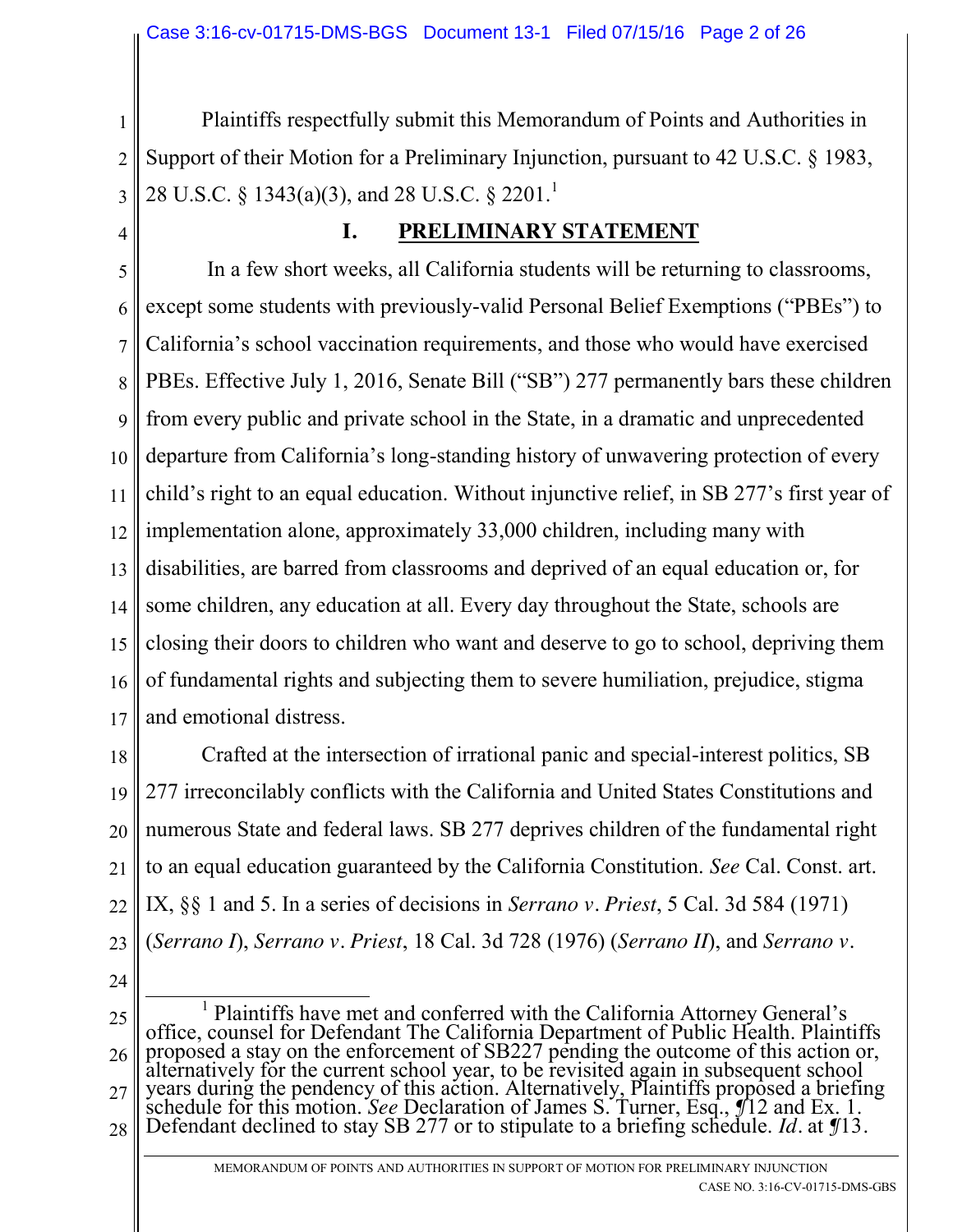1 2 3 4 5 6 7 8 *Priest*, 20 Cal. 3d 25 (1977) (*Serrano III*), the California Supreme Court held, clearly and unequivocally, that education is a fundamental right in California, *Serrano I,* at 605-606, *Serrano II,* at 766, that "society has a compelling interest in affording children an opportunity to attend school," *Serrano I,* at 606 (citation omitted), and that courts "must unsympathetically examine any action of a public body which has the effect of depriving children of the opportunity to obtain an education." *Id.*  (citation omitted). Further recognizing the central role of education in society, California *requires* that all children attend school. Educ. Code § 48200.

9 10 11 12 13 14 15 16 17 18 19 20 21 22 23 24 25 26 Moreover, to provide an equal education for all children and to prevent discrimination, both California and federal law prohibit a child's expulsion from school based on fear of contagion. For example, federal law prohibits the exclusion of children with chronic contagious illnesses such as HIV/AIDS and hepatitis from school. *See* 20 U.S.C. § 794, 42 U.S.C. § 12132, *et seq*. Consistent with this protection of all children's rights to an education despite health status, in 2004, the California Legislature repealed a statute that allowed exclusion of children with contagious or infectious diseases from school. *See* Educ. Code § 48211 (allowing schools to "exclude children of filthy or vicious habits, or children suffering from contagious or infectious diseases"), *repealed* by AB 2855 (2004). Flying in the face of State and federal laws protecting children from discrimination based on their actual or perceived health status or fear of contagion, SB 277 permanently bars healthy, non-contagious children from schools based *precisely* on a baseless and irrational fear of contagion. The State thus discriminates against non-infectious and non-contagious children who pose no threat to the public health, based *solely* on vaccination status, permanently excluding from school this discrete minority of children without any showing that such discrimination furthers a compelling state interest and is necessary to achieve that interest.

27 28 The harm to Plaintiffs and their children from SB 277's draconian result is immense and it is irreparable. Schools are rejecting kindergarten enrollment packages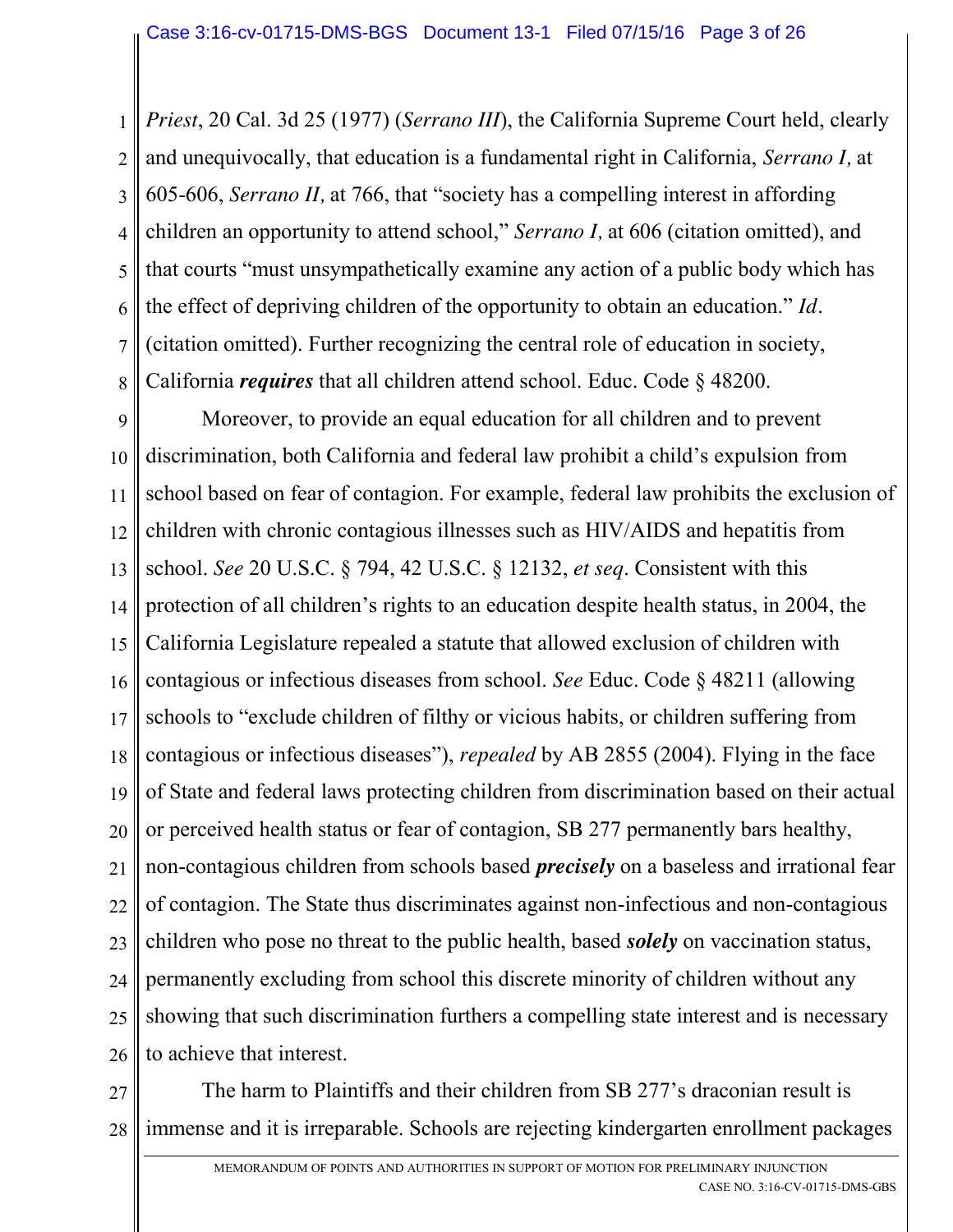#### Case 3:16-cv-01715-DMS-BGS Document 13-1 Filed 07/15/16 Page 4 of 26

1 2 3 4 5 6 7 8 9 10 and issuing expulsion notices to incoming seventh graders, medical exemptions are being scrutinized and rejected, children with disabilities and learning challenges are losing their federally-protected educational benefits, parents are facing the cruel illusion of choice between abandoning their deeply held conscientious or religious convictions, quitting their jobs, or leaving the State, and tens of thousands of children are hearing that there is something so inherently wrong with them and so dangerous about them, that they will never again be allowed in school. As the foregoing demonstrates and as discussed in detail below, SB 277 comes at a tremendous cost to the children and families of California and there is simply no justification for it, let alone a compelling state interest.

11 12 13 14 15 16 17 18 19 20 21 22 23 24 25 26 As set forth below and as demonstrated by Plaintiffs' First Amended Complaint ("FAC"), Plaintiffs far exceed the minimum showing to support a preliminary injunction. First, Plaintiffs have a high likelihood of success on the merits because SB 277 and Defendants' conduct in its enforcement impermissibly infringe on the Plaintiffs' fundamental right to education and other constitutionally-protected rights, as well as an array of other federal and state laws. Second, Plaintiffs can demonstrate irreparable injury because Defendants are infringing multiple constitutionally-protected rights and causing other injuries for which Plaintiffs have no adequate remedy at law. Third, the balance of hardships tips overwhelmingly towards Plaintiffs, whose children are excluded from school and for whom homeschooling is a severe hardship or impossibility, resulting in threatened truancy charges or removal of children from their parents. Finally, an injunction will advance the public interest to ensure that both fundamental rights and the public health are protected under the *status quo ante*. *See Winter v. N.R.D.C.*, 555 U.S. 7, 20 (2008). Accordingly, Plaintiffs respectfully request that the Court enter an order enjoining Defendants from enforcing SB 277 pending the outcome of this action.

- 27
- 28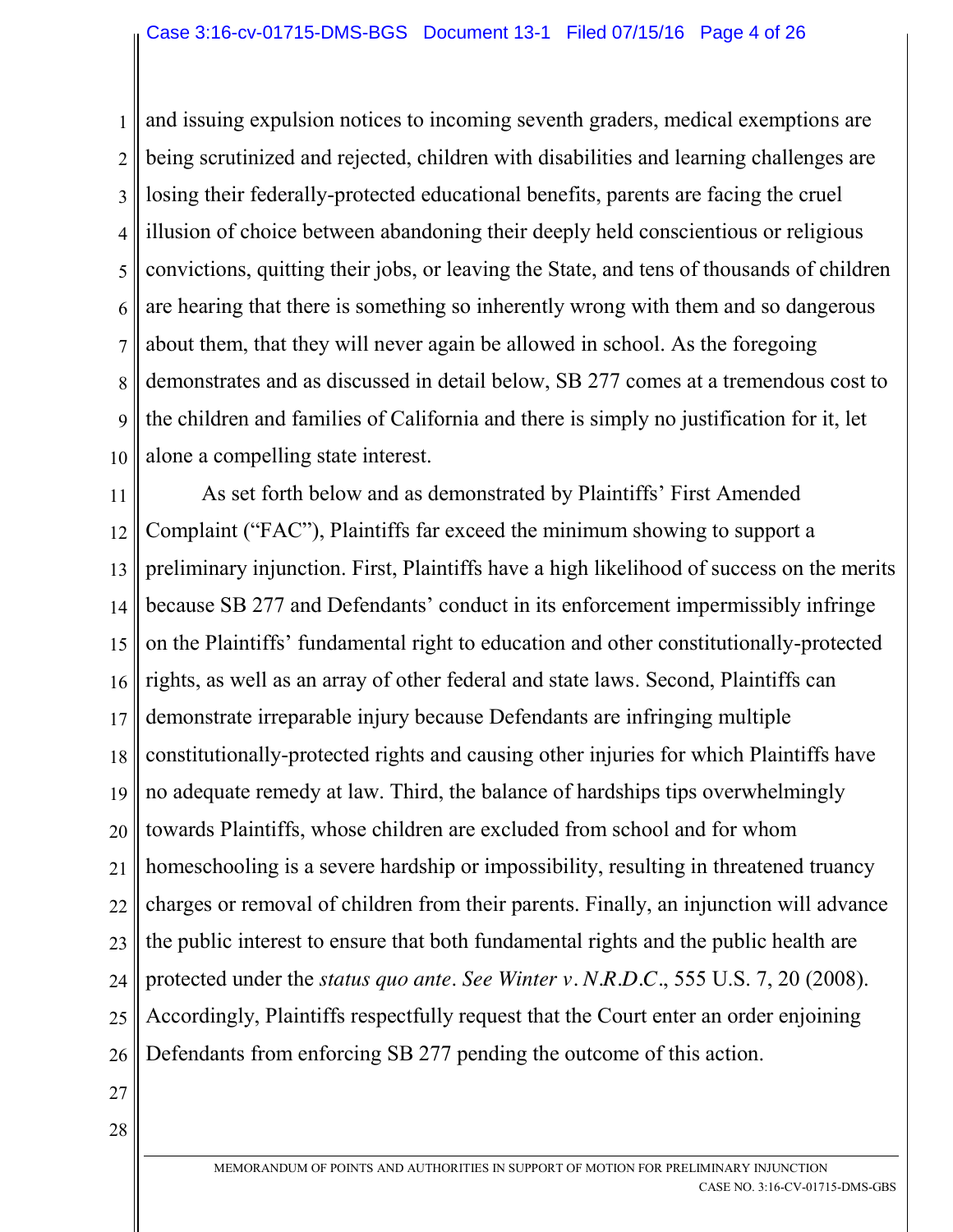## **II. STATEMENT OF FACTS**

#### **A. SB 277 NEGATIVELY IMPACTS PLAINTIFFS**

1

2

3 4 5 6 7 8 9 10 11 12 13 14 15 16 17 18 Effective July 1, 2016, SB 277 requires that schools deny admission to children who previously attended school and daycare with PBEs exempting them from one or more of the 30 to 38 doses of vaccines California requires for school attendance. *See*  Health & Safety Code §§ 120325, 120335, *see also* Cal. Dept. Pub. Health ("CDPH"), *Immunization Timing 2016*, RJN Ex. 1. As part of its implementation, SB 277 establishes "checkpoints," consisting of entry into daycare, entry into kindergarten, and advancement to the seventh grade. Health & Safety Code § 120335(g). A child cannot pass a "checkpoint" without first becoming fullyvaccinated with all of the required vaccine doses. *Id.* Accordingly, in its first year of implementation this fall, SB 277 impacts children entering kindergarten, advancing to the seventh grade, or entering daycare, while allowing all other children, including children with PBEs who have not reached a "checkpoint," to remain in school. *Id.* SB 277 exempts children who are homeschooled or in independent study programs with no classroom-based component. Health & Safety Code § 120335(f). It also requires that schools honor Individualized Education Programs ("IEPs") of children with special needs or learning disabilities. Health & Safety Code § 120335(h).

19 20 21 22 23 24 25 26 27 28 As the declarations submitted in support of this motion demonstrate, SB 277 is causing severe hardship and distress for children and families across the State as schools are, among other things: (a) rejecting kindergarten enrollment packages and issuing expulsion notices to seventh graders, *see, e.g.*, Declarations ("Dec.") of Andrade, ¶ 17, Loy, ¶¶ 4-6 and 19, Nicolaisen, ¶¶ 4-5 and 15, Owens, ¶ 22, Schultze-Alva,  $\P$  20-21, Sutton,  $\P$  5-19, and Whitlow,  $\P$  3-5 and 16; (b) scrutinizing and refusing to accept physician-provided medical exemptions and delayed vaccination schedules, *see, e.g.*, Dec. of Schultze-Alva, ¶ 15, Sutton, ¶¶ 5-19; (c) denying admission and services to children with disabilities, learning challenges and IEPs, *see, e.g.*, Dec. of Delgado, ¶¶ 9-18, Saunders, ¶ 7 and (d) denying admission to

> MEMORANDUM OF POINTS AND AUTHORITIES IN SUPPORT OF MOTION FOR PRELIMINARY INJUNCTION CASE NO. 3:16-CV-01715-DMS-GBS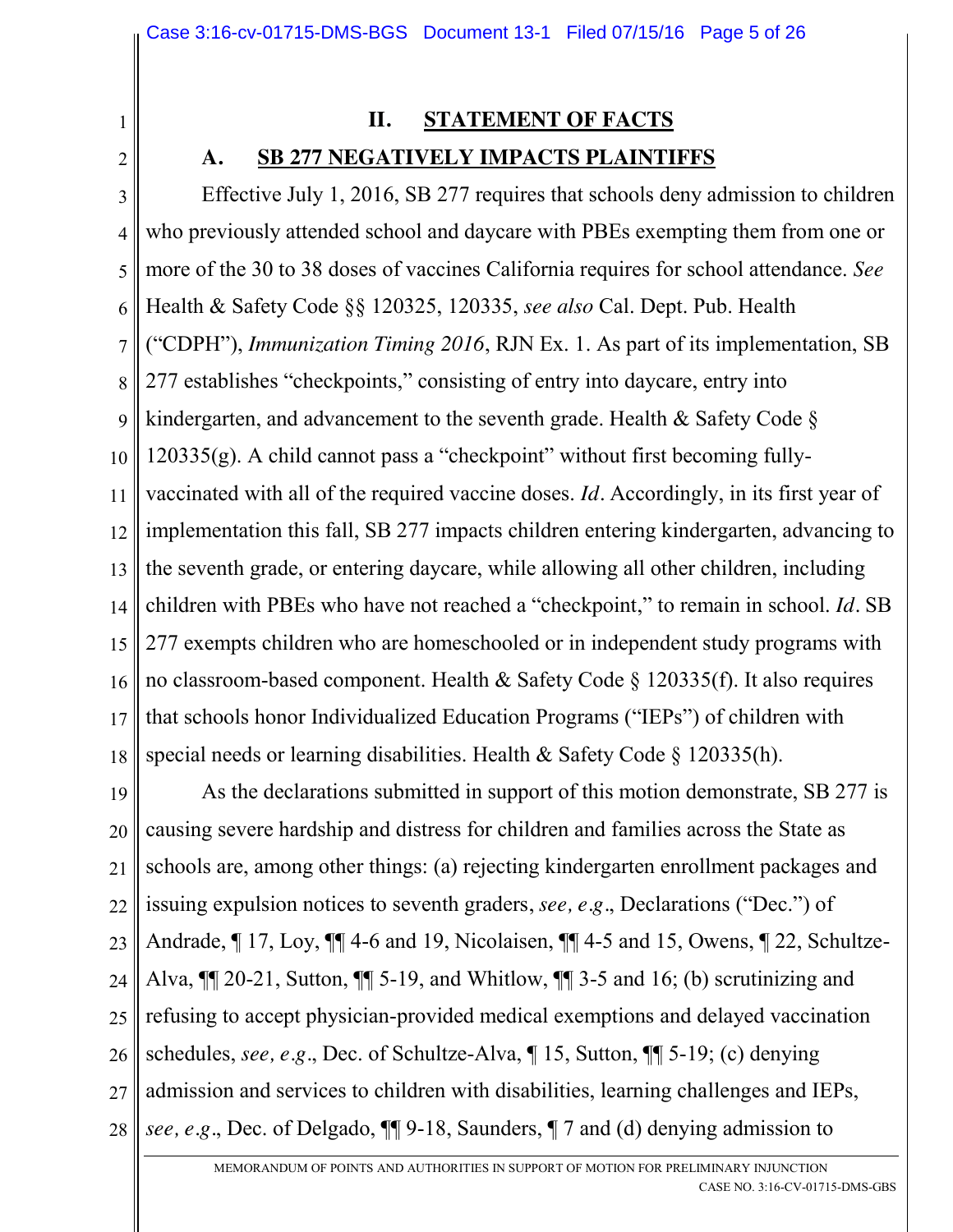1 2 3 4 5 6 children with lab-confirmed proof of immunity to illnesses for which vaccination is required, *see, e.g.*, Dec. of Whitlow, ¶¶ 18-19. Faced with this conduct, parents with deeply-held religious objections to certain vaccine ingredients, including aborted fetal cells, are being forced to either violate their faith or lose their children's fundamental right to an education. *See, e.g.*, Dec. of Andrade, ¶¶ 7-12, 15 and 18, Crain, ¶ 9, Nicolaisen, ¶¶ 13-14, Schultze-Alva, ¶¶ 16-18, Whitlow ¶ 17.

7 8 9 10 11 12 Plaintiffs care deeply about their children and are distressed about telling their children that they cannot go to school. Yet with each passing day and the fastapproaching start of the fall semester, Plaintiffs find themselves having to choose between their children's health and unique needs, their deeply-held conscientious and religious convictions, their financial, employment and family obligations, and their children's desire to go to school with their peers.

13

# **B. PRE-SB 277 CALIFORNIA LAW**

14 15 16 17 18 19 20 21 22 California has a long-standing history of respecting bodily autonomy and personal choice regarding vaccination. Indeed, California's PBE is as old as its first polio mandate. In 1961, when the California legislature enacted a polio mandate, it did so subject to a PBE, a simple statement that vaccination was contrary to one's beliefs. *See* AB 1940, DeLotto. The school vaccination schedule has expanded dramatically since 1961, with the addition of new vaccines and additional doses of existing vaccines, and now requires that children receive between 30 and 38 vaccine doses to attend school. PBEs have remained available with each expansion of the vaccination schedule. Yet, in 55 years, PBE rates have never exceeded 3.2 percent.

23 24 25 26 27 28 In 2012, the State enacted AB 2109, codified in Health and Safety Code § 120365 and effective January 1, 2014. AB 2109 required parents who wished to use PBEs to obtain a physician's signature attesting that the physician provided the parent with information regarding the benefits and risks of vaccines and the risks of the covered illnesses. AB 2109 also allowed for the temporary exclusion from school if a child with a PBE was exposed to an illness for which a vaccine exists. AB 2109 had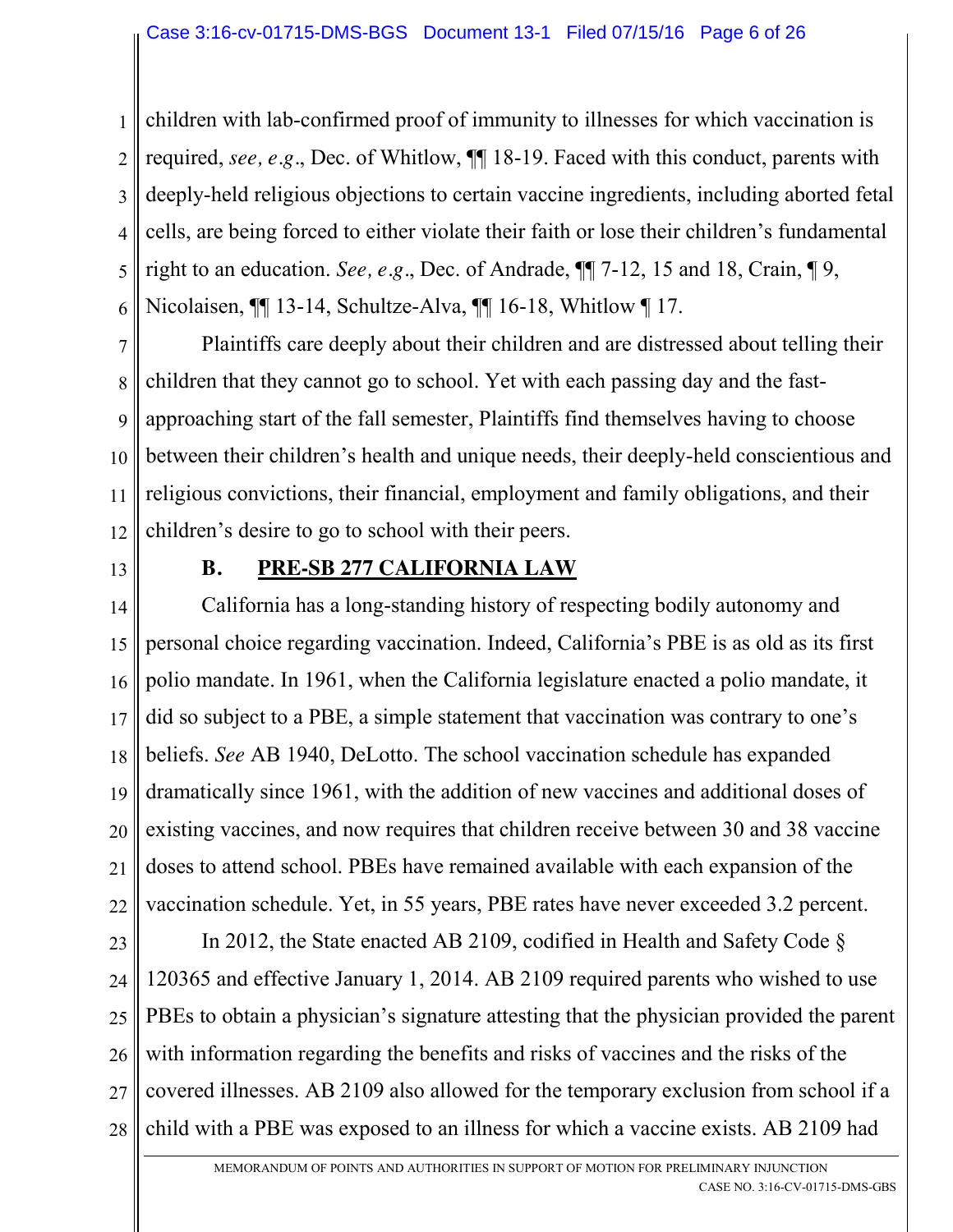1 2 3 been in effect for less than one school year when SB 277 was introduced in the midst of the Disneyland measles outbreak, which did not affect schools and was not caused or exacerbated by children with PBEs.

- 4 5 6 7 8 9 10 11 As a result of AB 2109 and prior to the introduction and enactment of SB 277, PBE use was declining. PBE rates dropped from an already low 3.15% for kindergarteners in 2013-14 to 2.54% in 2014-15. Rates fell further in 2015-16 to 2.38%, <sup>2</sup> before SB 277 went into effect. *See* CDPH 2015-16 K Assess., RJN, Ex. 2, at 2. Accordingly, to the extent the State's goal with SB 277 was to increase vaccination rates, those rates were increasing under AB 2109, rendering SB 277 unnecessary and overbroad. The injunction Plaintiffs seek against enforcement of SB 277 would reinstate AB 2109, maintaining the *status quo ante*.
- 12

## **C. PUBLIC HEALTH DATA DOES NOT SUPPORT SB 277**

13 14 15 16 17 18 SB 277 gained momentum and was rushed through the legislative process based on incorrect assumptions that the public record does not support. SB 277's proponents repeatedly created the impression that the State was on the brink of an epidemic and that healthy, disease-free children with PBEs are somehow capable of transmitting diseases they do not have and endangering public health. *See, e.g.*, Sen. Judic. Cmtee, Memo., SB277, Version: April 22, 2015, RJN Ex. 3, at 6.

19 20 21 22 23 24 25 Without factual basis, the impression was also created that a large and increasing number of California children are "unvaccinated." But data from the CDPH, the U.S. Centers for Disease Control ("CDC"), and other public sources belie those claims. According to CDPH data, over 97 percent of kindergartners entered school in 2014-15 and 2015-16 without any exemption (medical or PBE). *See* CDPH 2015-16 K Assess., RJN, Ex. 2, at 4. However, even these high vaccination rates underestimate vaccine coverage. A significant percentage (up to 87 percent) of

- 26
- 27 28 <sup>2</sup> Substantial drops were also seen for 7th graders (PBE rates fell from 3.26% in 2013-14 to 2.09% in 2014-15, and further fell to 1.66% in 2015-16). *See* CDPH 2015-16 7th Grade Assess., RJN Ex. 4, at 1.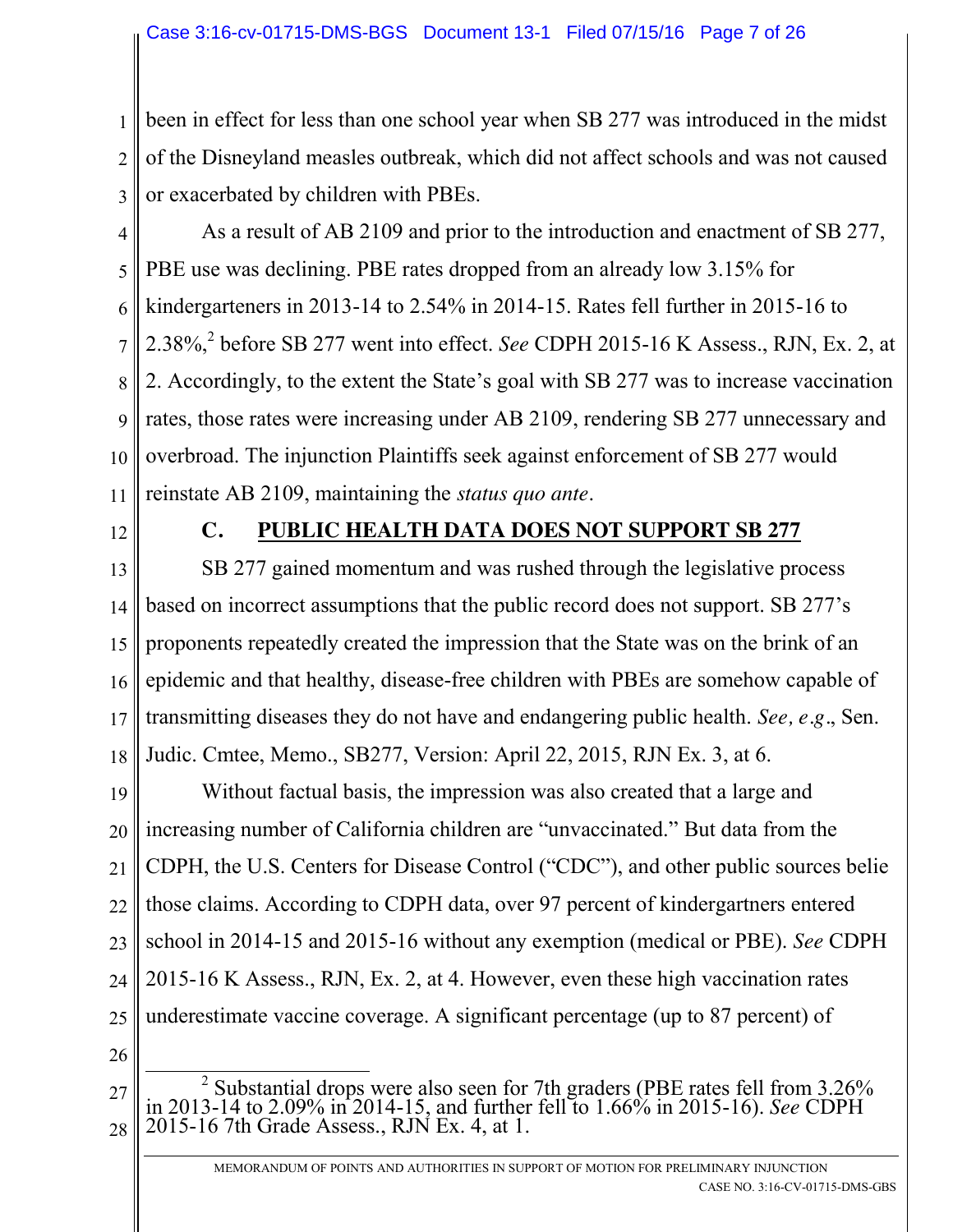1 2 3 4 children with PBEs are partially vaccinated.<sup>3</sup> CDPH does not track individual vaccine data for children with PBEs, artificially depressing vaccination rates on a vaccine-byvaccine basis. According to the CDC, however, less than one percent of children are completely unvaccinated. *See* footnote 3.

5 6 7 8 9 10 11 12 SB 277's proponents premised the law's necessity on a small measles outbreak in late 2014 and early 2015, which originated from a foreign visitor to Disneyland. Of the 136 (0.00035%) Californians who contracted measles, the majority were adults. No evidence shows that children with PBEs caused or contributed to this outbreak: no school-based transmission was reported, no child was quarantined, and no California school closed because of the outbreak. *See* CDPH, *Cal. Measles Surveillance Update* (April 17, 2015), RJN Ex. 5, at 1, 2 (school-aged children represented only 18% of cases, and their vaccination status was not reported).

13 14 15 16 17 18 19 20 21 22 SB 277's proponents also pointed to occasional pertussis (whooping cough) outbreaks in California to show the need to eliminate PBEs. But CDPH, CDC, FDA and others attribute these outbreaks not to children with PBEs, but rather to vaccine failure, waning immunity, and asymptomatic transmission by vaccinated individuals. *See* CDPH, *Pertussis Report* (June 1, 2015), RJN Ex. 6; FDA News Release, (November 27, 2013), RJN Ex. 7; Benjamin M. Althouse & Samuel V. Scarpino, *Asymptomatic transmission and the resurgence of Bordetella pertussis*, 13 BMC MED (2015), RJN Ex. 8; Associated Press, *State whooping cough outbreak shows vaccine weakness* (February 8, 2015), RJN Ex. 9; Greg Bledsoe and Laura McVicker, *Del Mar Mom Frustrated Family Got Whooping Cough After Vaccinating* (January 12,

23 2015), RJN Ex. 10. Notably, with respect to pertussis cases in 2014, as SB 277's

<sup>24</sup> 25 26 27 28 <sup>3</sup> The CDC has estimated that only 0.316 percent of California children are fully unvaccinated. *See* Philip J. Smith, *et al.*, *Children Who Have Received No Vaccines: Who Are They and Where Do They Live*, 114 PEDIATRICS 187-195 (2004), RJN Ex. 11, at 193. Extrapolating that data, at least 87% of the 2.38% of 2015-16 kindergartners with PBEs are partially vaccinated. *Id.*; CDPH 2015-16 K Assess., RJN Ex. 2, at 2; see also News from the National Academies, *IOM Report Details Strategy for Monitoring Safety of Childhood Immunization Schedule* (January 16, 2013), RJN Ex. 12, at 2 (less than 1% of children are complete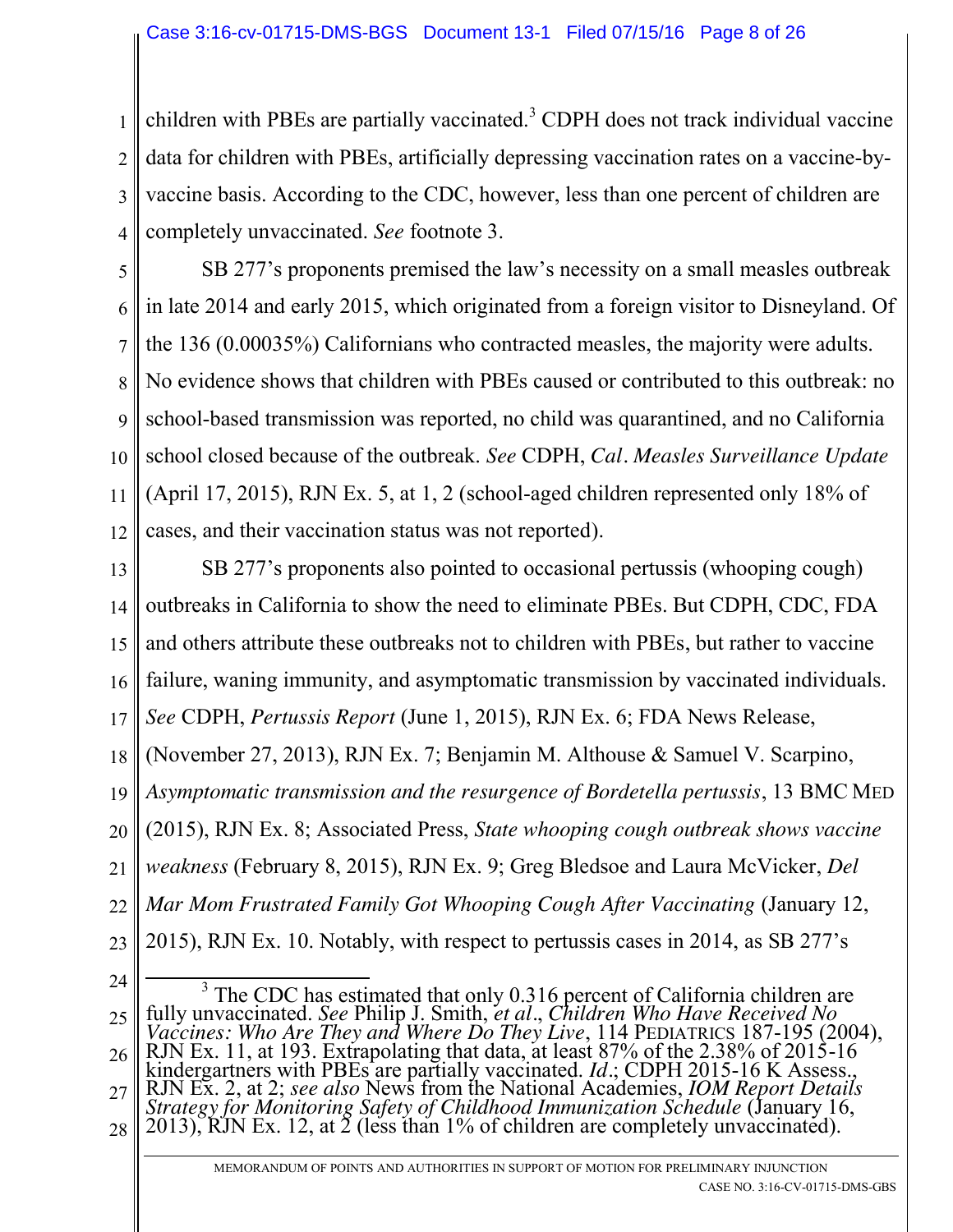1 2 3 4 proponents were blaming PBEs for whooping cough outbreaks, CDPH data and reports showed that **90 percent** of the children with whooping cough for whom vaccination records were available were vaccinated against pertussis. CDPH June 1, 2015 Pertussis Report, RJN Ex. 6, at 1.

5

## **D. IMPLEMENTATION OF SB 277**

6 7 8 9 10 11 12 13 14 15 16 17 SB 277's implementation has been riddled with problems, causing distress to Plaintiffs and confusion for schools and students. CDPH, through local health departments, is wrongfully training school nurses to scrutinize and reject physicianprovided medical exemptions, *See, generally,* Glaser Dec. and Exs. The State Department of Education ("DOE") has declined to guide implementation of SB 277, including regarding the education of federally-protected students with disabilities. *See*  Adams Dec. ¶¶ 12-15, Ex. 2; *see also* Jane Meredith Adams, *Avoiding controversy, California declines to clarify vaccination law and special ed* (May 9, 2016), RJN Ex. 13; and Jane Meredith Adams, *Some districts exempt students in special ed from vaccination law* (January 6, 2016), RJN Ex. 14. With no guidance from the State, school districts are applying the law arbitrarily, causing disparate treatment of children, including federally-protected children with disabilities.

18

### 1. Inconsistent Interpretation of IEP Amendment

19 20 21 22 23 24 25 SB 277 exempts children with disabilities who have Individualized Education Plans ("IEPs") from vaccine mandates. Health and Safety Code § 120335(h). In contravention of SB 277, some school districts refuse to admit IEP students and are even threatening to seek court orders against parents to vaccinate children.<sup>4</sup> Districts refusing to admit IEP students violate the rights of students under the Federal Individuals with Disabilities Education Act ("IDEA"), 20 U.S.C. § 1400, *et seq.*, which guarantees students with qualifying disabilities a free and appropriate public

- 26
- 27 28 <sup>4</sup> Adams Dec. Ex. 1 (letter dated August 19, 2015, from Ronald D. Wenkart, General Counsel for the Orange County Department of Education, OPAD 15-20: "Questions and Answers Regarding Senate Bill 277"), at 6.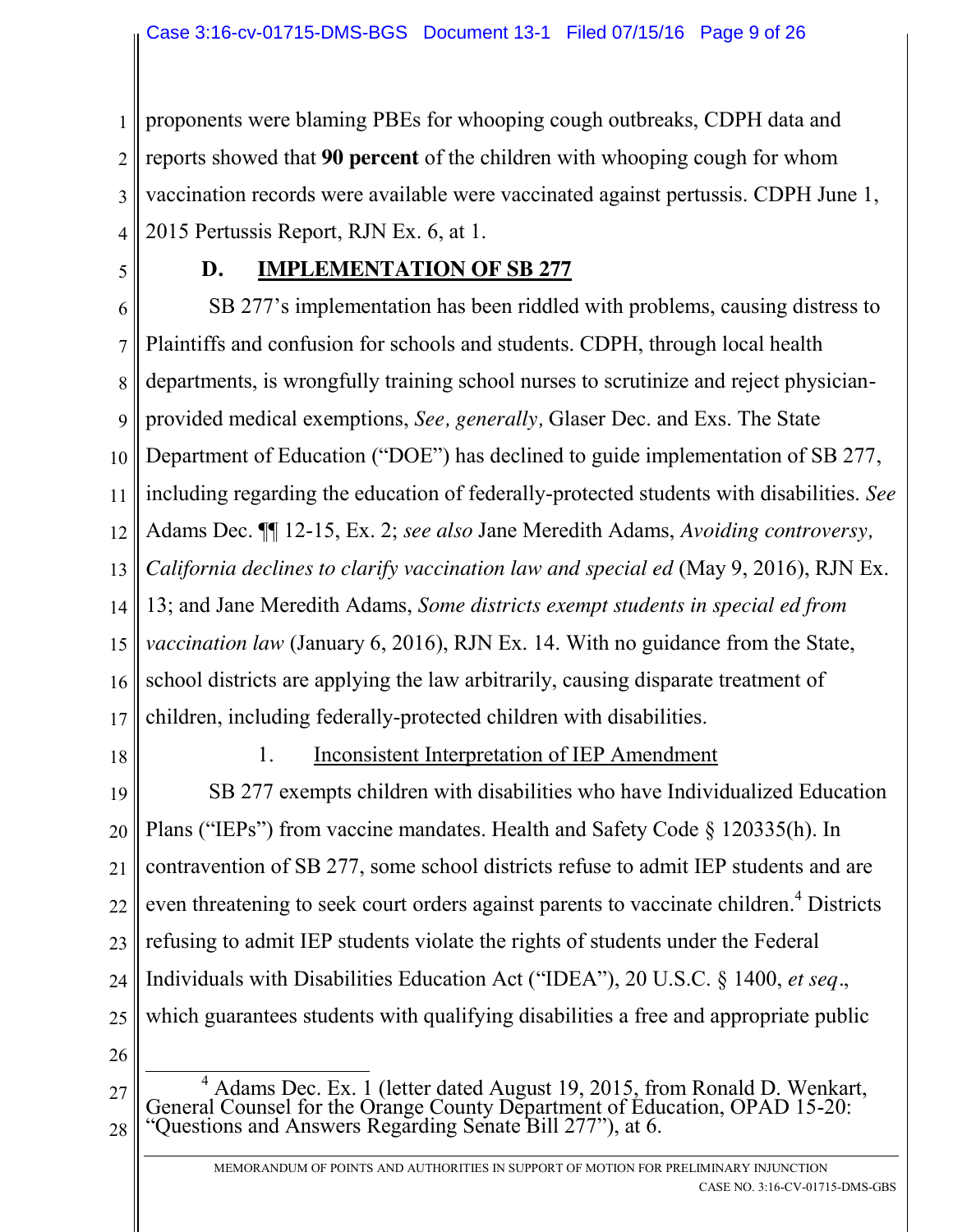1 2 3 4 5 6 7 8 9 education in the least restrictive environment.<sup>5</sup> School districts have told Plaintiffs Veronica Delgado and Dawn Saunders that their children with IEPs cannot enroll, despite SB 277's explicit terms. *See* Dec. of Delgado ¶¶ 9-18, Saunders, ¶7. Dawn Saunders, a widowed mother of three, already has been forced to put her daughter with a traumatic brain injury in a homeschool program, causing the family financial and emotional stress and stalling her daughter's progress. Saunders Dec., ¶¶ 7, 13-16. Ms. Saunders works two part-time jobs to provide for her children and manage her daughter's schedule. *Id.*, ¶ 14. Her children qualify for free school meals but because SB 277 bans her daughter from school, this assistance is unavailable. *Id.*, ¶ 16.

10

#### 2. Undermining of Medical Exemptions

11 12 13 14 15 16 17 18 19 20 21 22 23 24 25 SB 277 exempts children upon a physician's written statement that vaccination is unsafe for the child. Health  $\&$  Safety Code  $\S$  120370(a). This child safety requirement contains no provision allowing school districts, health departments or anyone else to review or reject a physician's medical judgment. In contravention of the law, however, some local health departments are providing schools with incorrect information about exemptions, causing illegal scrutiny and rejection of physicianprovided medical exemptions. These actions not only violate SB 277, but also may violate many federal and state privacy laws. *See, generally,* Glaser Dec. and Exs. These actions also pressure doctors to deny medical exemptions that protect children's safety and health. The result is physicians summarily refusing, as a matter of policy, to write medical exemptions for medically-fragile children who are at risk for potential vaccine injury. *See* Schultze-Alva Dec., ¶ 15 (recounting pediatrician's statement that her hospital does not allow doctors to write medical exemptions); Owens Dec. ¶¶ 18-20 (recounting doctor's statement that he had received training that medical exemptions should be based on CDC guidelines); Sutton Dec. ¶ 5

26

27 28  $\frac{5}{5}$  Many IEPs indicate year round services, and many specify a required class size, therapy services that are provided at the school (sometimes in the classroom, and often with peers), social skills groups or activities, and additional resources and supports that cannot be provided readily, if at all, outside school.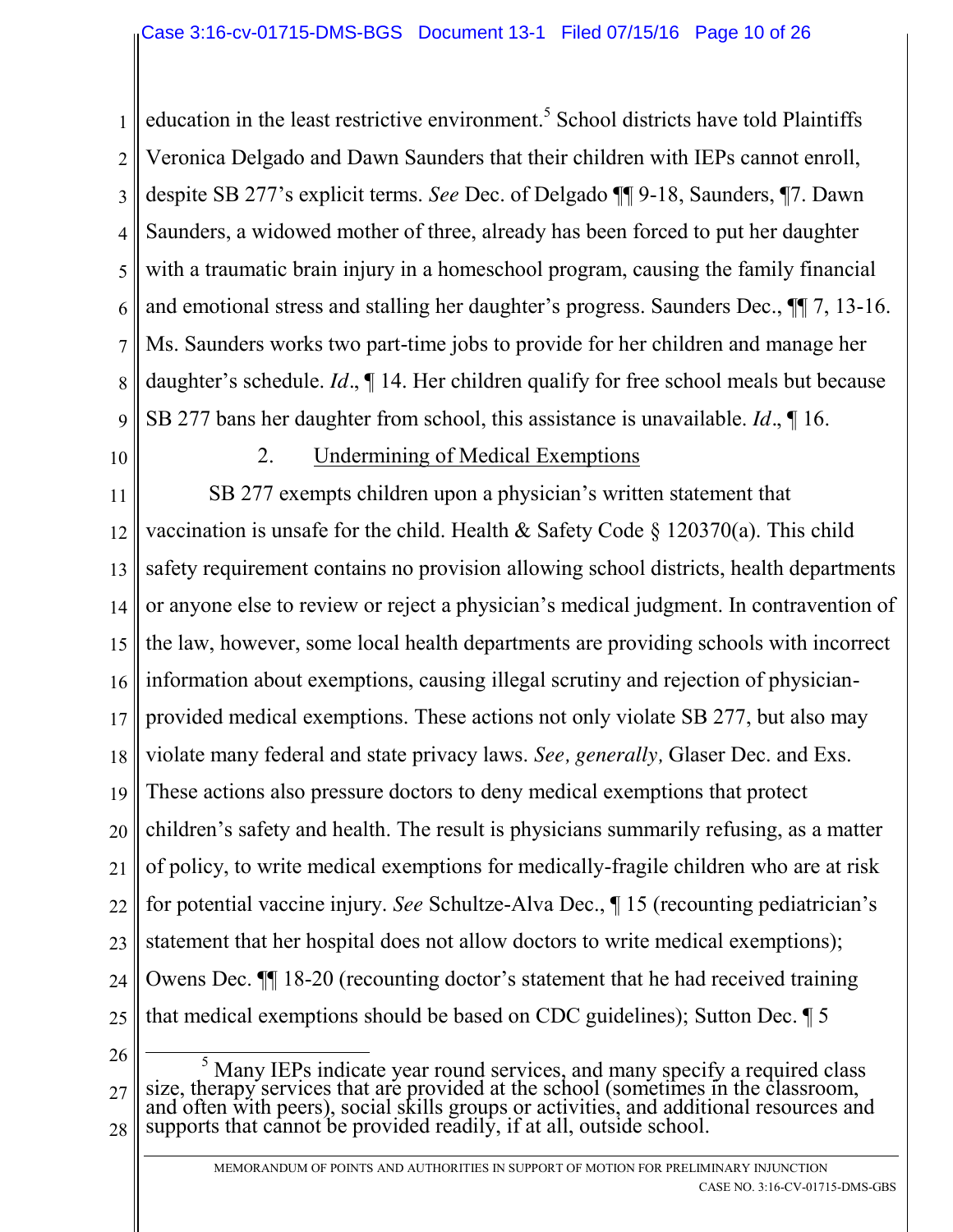(school's questioning of medical exemption from physician); Hogan Dec. ¶¶ 8-9 (physicians in disagreement and none step forward to write a medical exemption).

3

1

2

## **III. ARGUMENT**

4 5 6 7 8 9 As discussed in detail below, an order enjoining the State from enforcing SB 277 is necessary and warranted, because Plaintiffs can establish: (1) a likelihood of success on the merits, (2) the likelihood of irreparable injury to Plaintiffs, (3) that the balance of hardships tips towards Plaintiffs, and (4) that an injunction will advance the public interest. *See Winter v. N.R.D.C.*, 555 U.S. 7, 20 (2008); *Alliance for the Wild Rockies v. Cottrell*, 632 F.3d 1127, 1131 (9th Cir. 2011).

- 10
- 11

#### **A. PLAINTIFFS HAVE A STRONG LIKELIHOOD OF SUCCESS ON THE MERITS ON ALL OF THEIR CLAIMS**

12 SB 277 is in irreconcilable conflict with both the State and Federal Constitutions, as well as numerous state and federal laws.

14 15

26

27

28

13

## 1. Plaintiffs Will Succeed on Their Claims Under The California and Federal Constitutions

16 17 18 19 20 21 22 23 24 25 As the threshold matter, strict scrutiny review applies to Plaintiffs' claims under the State and Federal Constitutions. Under California law, courts must apply strict scrutiny when Plaintiffs allege violations of fundamental rights protected under the State Constitution or when suspect classifications are at issue. *Butt v. State of California*, 4 Cal. 4th 668, 685-86 (1992); *Serrano I*, 5 Cal. 3d at 597. In such instances, "the presumption of constitutionality normally attaching to state legislative classifications falls away," *Serrano II*, 18 Cal. 3d at 768, and "the state bears the burden of establishing not only that it has a compelling interest which justifies the law but that the distinctions drawn by the law are necessary to further its purpose." *Serrano I*, 5 Cal. 3d at 597; *Serrano II*, 18 Cal. 3d at 761.

Education is a fundamental right in California, guaranteed by the State Constitution. Cal. Const. art. 9 §§ 1 and 5; *Serrano I,* 5 Cal. 3d at 608-09 ("the distinctive and priceless function of education in our society warrants, indeed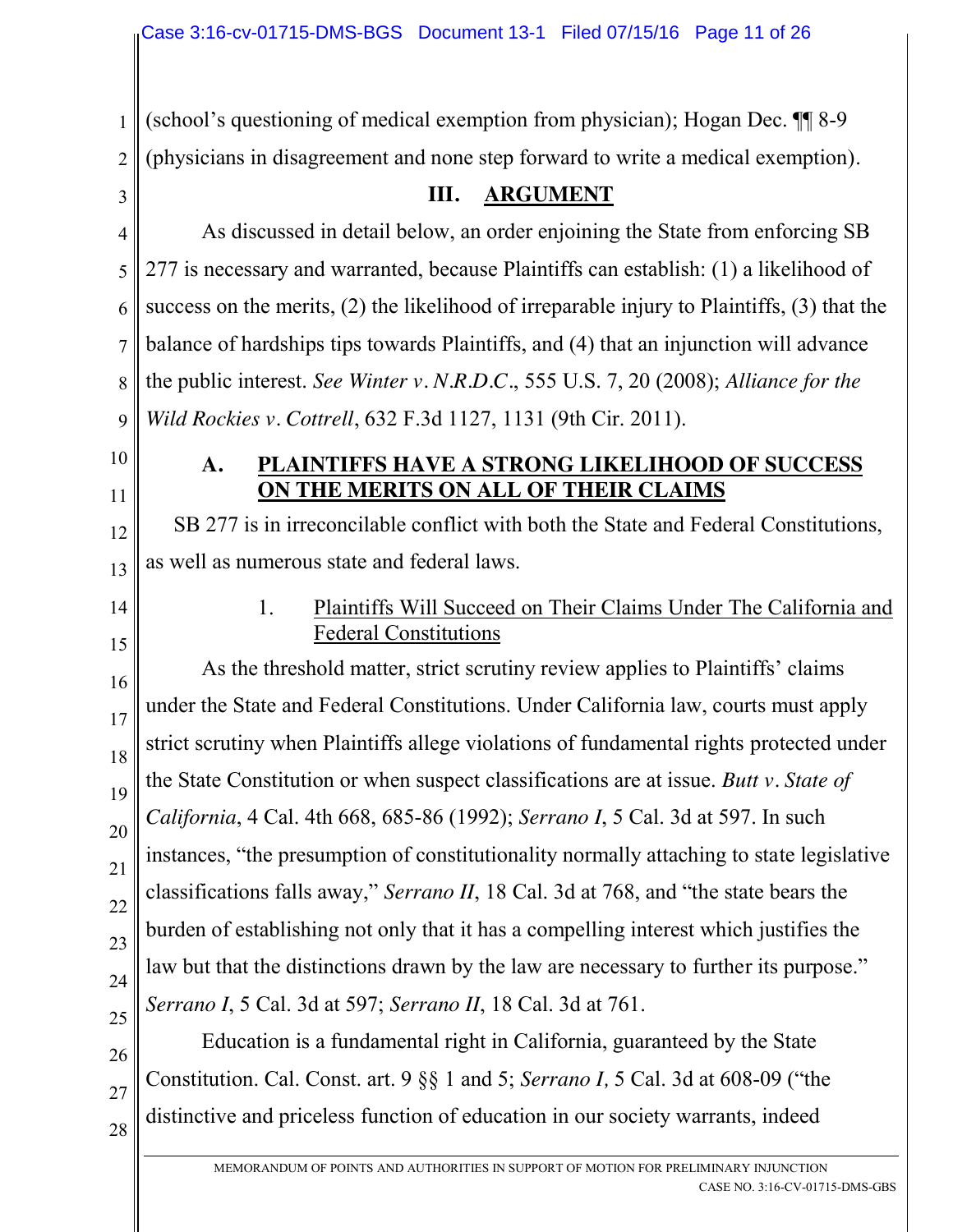1 2 3 4 compels, our treating it as a 'fundamental interest'"). Thus, courts "must unsympathetically examine any action of a public body which has the effect of depriving children of the opportunity to obtain an education." *Serrano I*, 5 Cal. 3d at 606 (citation and internal quotation marks omitted).

5 6 7 8 9 10 11 12 13 14 15 16 17 18 19 20 21 22 23 Strict scrutiny also applies because wealth or socioeconomic status, a suspect classification under *Serrano*, is at issue in the enforcement of SB 277. *Serrano I*, 5 Cal. 3d at 597, 614 (holding that "[e]ducation must respond to the command of the equal protection clause" and that a scheme "invidiously discriminates against the poor" where it "makes the quality of a child's education a function of the wealth of his parents")*.* Only discriminatory impact, not motivation, is required. *Id.* at 602. Here, SB 277 closes the doors of all public and private schools to Plaintiffs' children, forcing them into homeschooling or independent study. But homeschooling is not viable for most families, including single-parent households, families who rely on two incomes to survive, and immigrant families who cannot homeschool in the English language as required by law. Numerous Plaintiffs do not have the means to homeschool and SB 277 creates significant hardship for them. *See, e.g.*, Dec. of Crain, ¶¶ 10-15, Delgado, ¶¶ 19-22, Loy, ¶¶ 19-20, Nicolaisen, ¶¶ 16-22, Saunders, ¶¶ 13-17, Andrade, ¶¶ 13-14 and 16, and Sutton, ¶¶ 4 and 20. Similarly, families who cannot afford expensive medical or genetic testing to help identify susceptibility to vaccine injury are foreclosed from obtaining medical exemptions without which their children cannot attend school. *See, e.g.*, Saunders Dec. ¶¶ 11-12. Accordingly, SB 277 disproportionately impacts low-income and immigrant families, necessitating strict scrutiny review.

24 25 26 27 28 Strict scrutiny also applies to Plaintiffs' claims under the U.S. Constitution because Plaintiffs assert claims under the Free Exercise Clause, as well as "hybrid rights" together with due process and equal protection claims under the Fourteenth Amendment. *See Empl. Div. Oregon Dept. of Human Res. v. Smith,* 494 U.S. 872, 881-82 (1990); *Thomas vs. Anchorage Equal Rights Comm'n*, 165 F.3d 692, 707 (9th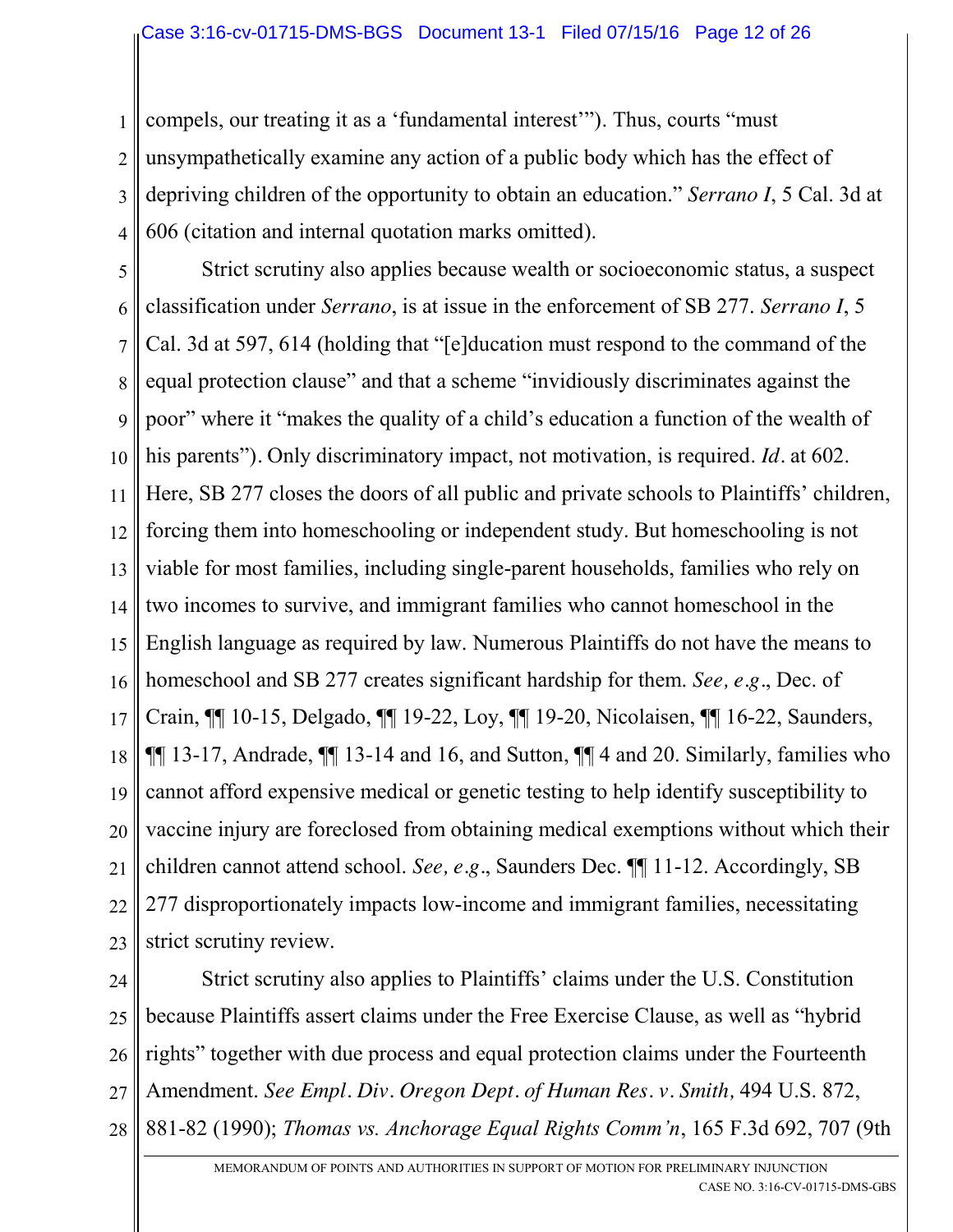1 2 3 4 5 6 7 Cir. 1999), *rev'd on other grounds en banc,* 220 F.3d 1134 (9th Cir. 2000) ("a free exercise plaintiff must make out a "colorable claim" that a companion right has been violated—that is, a "fair probability" or a "likelihood," but not a certitude, of success on the merits."). Here, the State impermissibly impinges on Plaintiffs' rights to Free Exercise and exerts an undue burden on Plaintiffs' rights under the Fourteenth Amendment to individual autonomy, parental rights, bodily integrity and informed consent.

8 9 10 11 12 13 14 15 16 17 18 19 20 21 22 Both the United States and California Constitutions protect the free exercise of religion. U.S. Const. amend. I; Cal. Const. art. I, § 4; *see Wisconsin v. Yoder*, 406 U.S. 205, 215 (1972) ("…only those interests of the highest order and those not otherwise served can overbalance legitimate claims to the free exercise of religion"). Moreover, the Supreme Court's First Amendment jurisprudence allows religious objectors to individually pursue relief from government programs that permit secular exemptions. *Oregon v. Smith*, 494 U.S. at 884; *see also Gonzales v. O Centro Espírita Beneficente União do Vegetal*, 546 U.S. 418, 430-31 (2006) (where an individual's religious exercise is burdened by a policy that does admit some exemptions, the government must demonstrate a compelling interest in denying exemption to the particular claimant). The "government cannot discriminate between religiously motivated conduct and comparable secularly motivated conduct in a manner that devalues religious reasons for acting." *Tenafly Eruv Association, Inc. v. Borough of Tenafly*, 309 F.3d 144, 169 (3d Cir. 2002); *see also Fraternal Order of Police Newark Lodge No. 12 v. City of Newark,* 170 F.3d 359 (3d Cir.1999).

23 24 25 26 27 28 Here, many Plaintiffs find conflict between full vaccination and their religious beliefs and practices, including sincere opposition to abortion and vaccines that are made using aborted fetal tissue. *See, e.g.*, Dec. of Andrade, ¶¶ 7-12, 15 and 18, Crain, ¶ 9, Nicolaisen, ¶¶ 13-14, Schultze-Alva, ¶¶ 16-18, and Whitlow, ¶ 17. SB 277 bars children from school because their families have a faith-based objection to certain vaccine ingredients. Some are guided by their faith to not vaccinate. As such, SB 277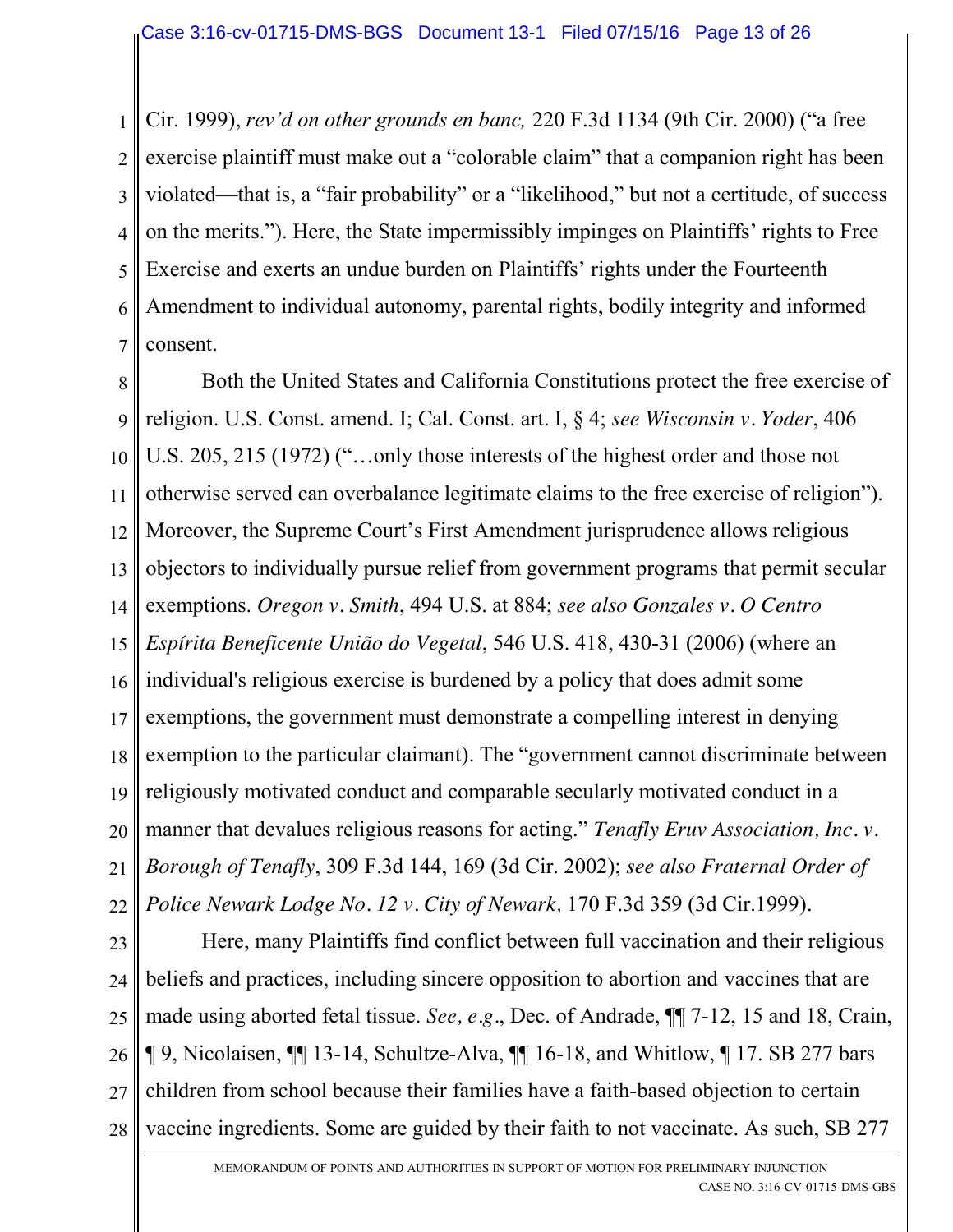#### Case 3:16-cv-01715-DMS-BGS Document 13-1 Filed 07/15/16 Page 14 of 26

1 2 3 4 5 6 7 8 9 imposes a penalty against Plaintiffs for their religiously-motivated conduct, thus placing a substantial burden on Plaintiffs' religious rights and forcing parents to choose between the dictates of their faith and their children's education. *See Everson v. Board of Education,* 330 U.S. 1, 16 (1947) (finding that a substantial burden exists when a person must choose between exercising religious beliefs and participating in a public program). SB 277 further impinges on Plaintiffs' Free Exercise rights because it provides secular exemptions, such as the medical exemption, homeschooling/ independent study exemption and IEP exemption, without a corresponding religious accommodation. *Oregon v. Smith*, *supra*.

10 11 12 13 14 15 16 17 18 19 20 21 22 23 In addition to substantially burdening Plaintiffs' Free Exercise rights, SB 277 substantially burdens parental rights, rights to bodily integrity and informed consent, further necessitating strict scrutiny review. Regarding parental rights, the "primary role of parents in the upbringing of their children is…established beyond debate as an enduring American tradition." *Yoder*, 406 U.S. at 232; *see also Santosky v. Kramer*, 455 U.S. 745, 753 (1982) (recognizing a "fundamental liberty interest of natural parents in the care, custody, and management of their child"); *Meyer v. Nebraska,* 262 U.S. 390 (1923) (recognizing parents' fundamental right to direct the education and raising of children); *Troxel v. Granville*, 530 U.S. 57, 68 (2000) (requiring a compelling interest to substitute a state's decisions for parents). Plaintiffs' declarations demonstrate that their decisions regarding both the education and health of their children, including vaccination decisions, are well-considered and based on their children's best interests. SB 277 essentially eliminates parental decision-making with regard to the education and health of Plaintiffs' children.

24 25 26 27 28 The right to bodily integrity is protected by the Due Process Clause. *See Washington v. Glucksberg*, 521 U.S. 702, 720 (1997 ; *Planned Parenthood of Southeastern Pennsylvania v. Casey*, 505 U.S. 833, 857 (1992); *Rochin v. California,*  342 U.S. 165, 172 (1952); *Harbeson v. Parke Davis, Inc.*, 746 F.2d 517, 522 (9th Cir. 1984). California law also recognizes this fundamental right. *See Thor v. Superior*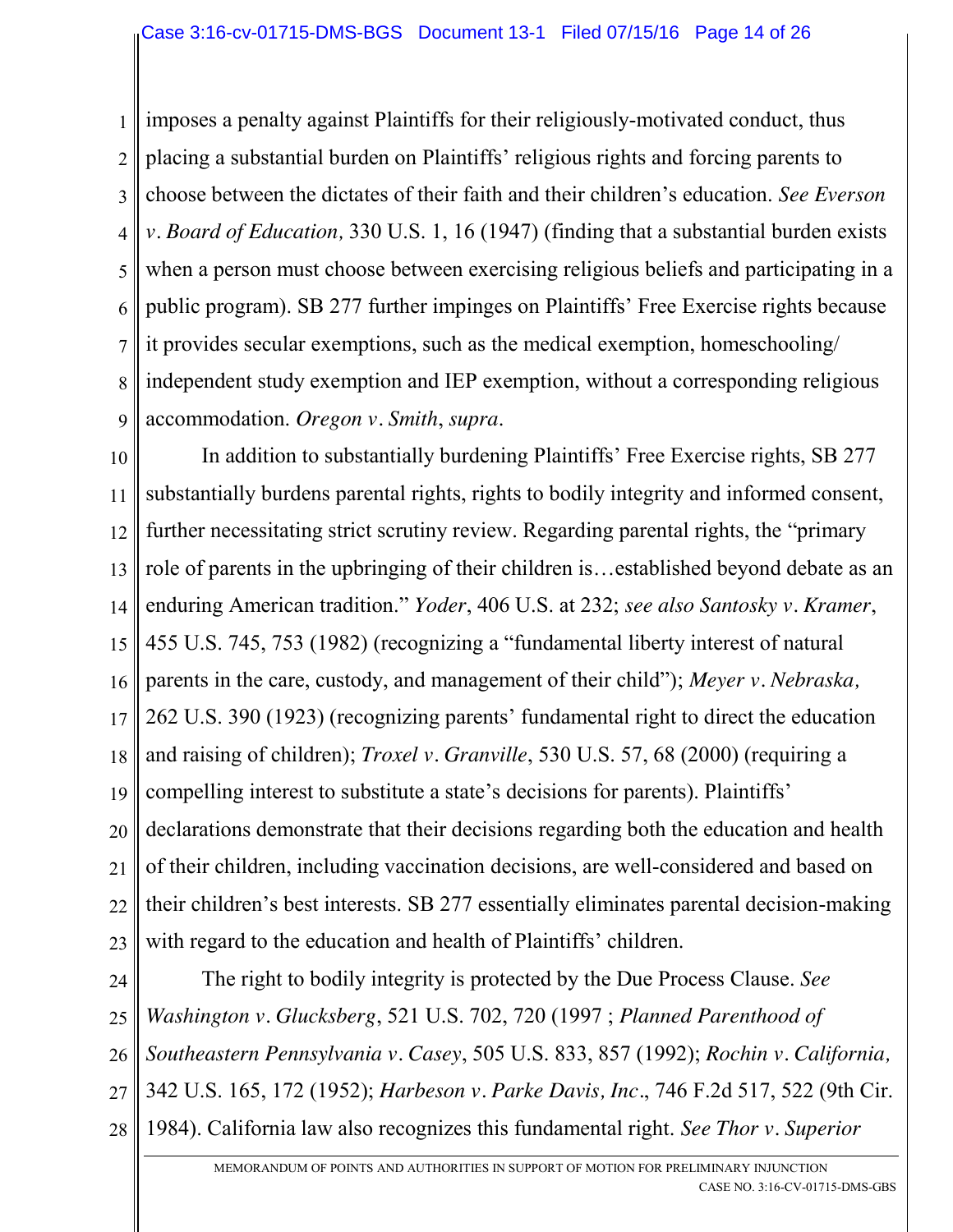1 2 3 4 5 6 7 8 9 *Court*, 5 Cal. 4<sup>th</sup> 725, 737-38 (1993). Plaintiffs' declarations demonstrate that they are concerned about unwarranted state intrusions into their children's bodily integrity through coerced medical treatment, particularly where the children have had an adverse reaction to a vaccine in the past, where the children are medically fragile and at risk of vaccine injury, or where there is a family history that raises genuine concern. *See, e.g.*, Dec. of Andrade, ¶7, Crain, ¶ 6, Delgado, ¶¶ 4-5, Loy, ¶¶ 11-14 and 17, Owens, ¶¶ 6-14 and 17, Saunders, ¶¶ 8 and 10, Schultze-Alva, ¶¶ 7-8 and 14- 15, Sunukjian, ¶¶ 4-9, Sutton, ¶ 5, Veneziano, ¶¶ 8 and 18, Whitlow ¶¶ 9-10, 13, and 15.

10 11 12 13 14 15 16 17 18 19 20 21 22 23 Finally, both federal and state law recognize the principle of informed consent. The California Supreme Court has upheld the doctrine of informed consent and the right to refuse unwanted medical treatment. *Thor*, 5 Cal. 4th at 737-38 ("we respect human dignity by granting individuals the freedom to make choices in accordance with their own values") (internal quotation marks and citation omitted); *see also Harbeson*, 746 F.2d at 522 ("The doctrine [of informed consent] is premised on the fundamental principle that a competent individual has a right to determine what shall be done with her own body"). Vaccination is a medical procedure. Like all medical procedures, it is not risk free.<sup>6</sup> In any medical procedure that carries risk, there must be patient choice. This is why free and informed consent is the cornerstone of medical ethics. *See Rivers v. Katz*, 67 N.Y.2d 485, 494 (1986) (recognizing the "fundamental right to make decisions concerning one's own body"). SB 277 eliminates Plaintiffs' rights to informed consent regarding vaccination by conditioning access to education on its coerced waiver.

<sup>24</sup> 25 26 27 28 <sup>6</sup>Even with careful screening, some children will be injured or killed by vaccines. See 42 U.S.C. § 300aa-1 to 300aa-24 (acknowledging vaccines carry vacemes: see 42 0.3.C. y 500aa-1 to 500aa-24 (acknowledging vacemes carry<br>serious risks and shielding vaccine manufacturers and doctors from liability by<br>establishing the National Vaccine Injury Compensation Program ("NVIC Health and Human Serv., Health Res. and Serv. Admin., Data and Statistics, *Monthly*<br>Status Report (updated July 1, 2016), RJN Ex.15, at 8-9.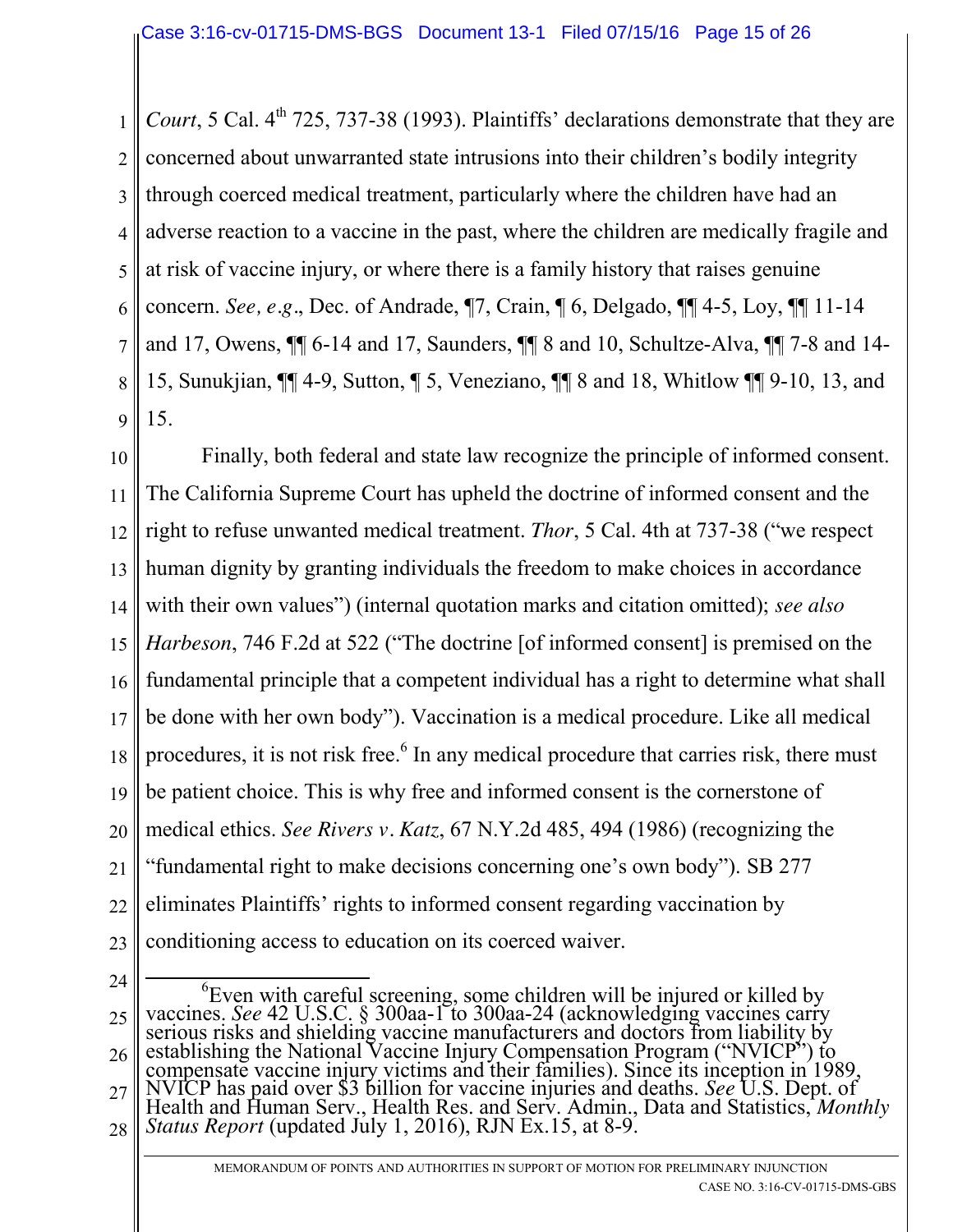#### 2. SB 277 Fails Strict Scrutiny

2 3 4 5 6 7 Because SB 277 deprives children of their fundamental right to an education, implicates the suspect classification of socioeconomic status, unduly burdens the free exercise of Plaintiffs' religion and impinges on parental rights and rights to informed consent and bodily autonomy, strict scrutiny applies, placing the burden on the State to establish that a compelling state interest exists for SB 277 and that SB 277 is necessary. *Serrano I*, 5 Cal. 3d at 597. The State cannot satisfy its burden.

8

1

#### a. No Compelling Interest Exists For SB 277

9 10 11 12 13 The State must show that it has a compelling state interest sufficient to justify its complete abdication of its constitutional mandate to provide education to all California children. The State's interest must also be sufficiently compelling to justify deprivation of Plaintiffs' fundamental rights, including rights to education, religious freedom, equal protection and due process. The State cannot meet this high burden.

14 15 16 17 18 19 20 21 While compelling education under Education Code section 48200, under SB 277, the State has abdicated its constitutional mandate to educate children. But the State's duty to educate California's children is non-delegable and no compelling state interest exists to justify expelling tens of thousands of healthy, non-infectious, noncontagious children from school, scapegoating and marginalizing them. Yet that is all SB 277 will accomplish. Strict scrutiny requires the State to justify depriving *each child* of the fundamental and constitutionally protected right to education. The State cannot meet its burden.

22 23 24 25 During the legislative process, the reasons provided to justify barring Plaintiffs' children from school were to achieve full vaccination to keep schools "free from dangerous contagions" and eliminate "pockets" of high PBE use. But none of these stated interests justify permanently barring children from school.

26 27 28 As a threshold and important matter, the State must admit that at the heart of SB 277 is the utterly baseless treatment of Plaintiffs' children as inherently diseased, perpetual carriers of "dangerous contagions." It is this unfortunate and pervasive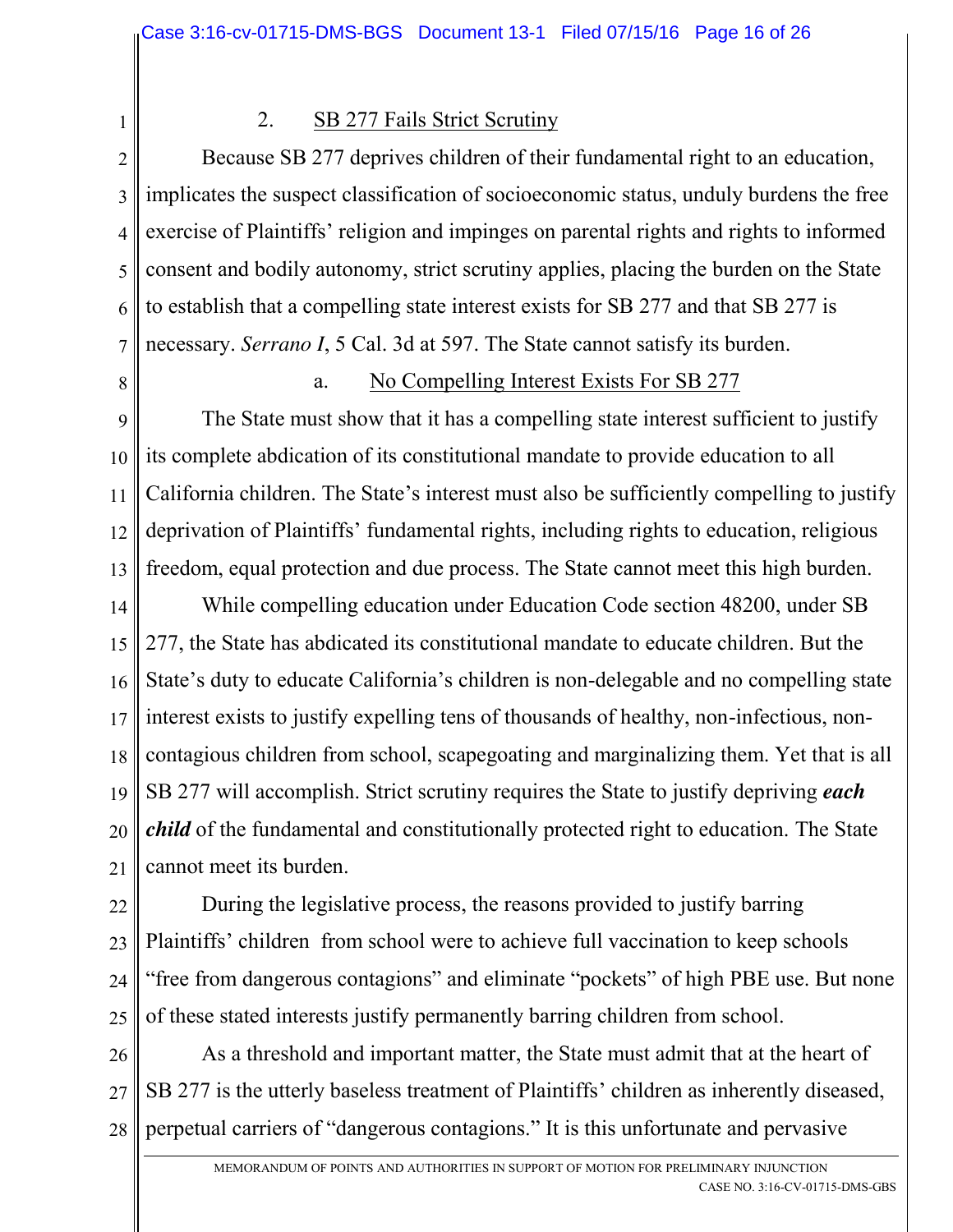#### Case 3:16-cv-01715-DMS-BGS Document 13-1 Filed 07/15/16 Page 17 of 26

1 2 3 4 5 6 7 8 9 10 11 12 mischaracterization of Plaintiffs' children as contagious and dangerous vectors of disease that has led to extreme bias and prejudice against them, ultimately leading the State to take the unprecedented step of permanently barring them from its schools. But the children who have fallen victim to the State's bias and prejudice are neither infectious nor contagious. Nor are they capable of transmitting diseases they do not have. And yet the State's irrational "fear of contagion" has led to the deprivation of their most fundamental right to go to school with their peers and become contributing members of society. *See Serrano I,* 5 Cal. 3d at 605 ("[E]ducation is a major determinant of an individual's chances for economic and social success in our competitive society…a unique influence on a child's development as a citizen and his participation in political and community life. … Thus, education is the lifeline of both the individual and society.")

13 14 15 16 17 18 19 20 21 Even if the State's interest in enacting SB 277 was simply to increase its vaccination rates, that interest cannot justify SB 277's draconian result, as that interest was already served by AB 2109. California already has high vaccination rates. In fact, at the time SB 277 was introduced, California's vaccination rate was already "at or near all-time high levels," with over 97% of kindergarteners entering school without PBEs or medical exemptions. *See* CDPH 2015-16 K Assess., RJN Ex. 2, at 4. Moreover, before SB 277, California's PBE rates were falling, by 19% (from 3.15% to 2.54%) in 2014-2015 and by another 7% (from 2.54% to 2.38%) in 2015- 2016. *See, id.*; *see also* 2014-2015 Kindergarten Assess. Results, RJN Ex. 16.

22 23 24 25 26 Permanently barring the fewer than 2.5% of schoolchildren with PBEs from school cannot and does not serve a compelling state interest, especially in light of SB 277's arbitrary "grandfathering" clauses, which allow children with PBEs to remain in school until they reach a "checkpoint," as if children with PBEs somehow become ill or dangerous upon reaching a "checkpoint."<sup>7</sup> Under SB 277's arbitrary

27

28

<sup>&</sup>lt;sup>7</sup> To be clear, Plaintiffs are grateful that in its first year of enforcement the full impact of SB 277 will not be felt by all of the approximately 200,000 children with PBEs who are currently in California schools and daycares. However, approximately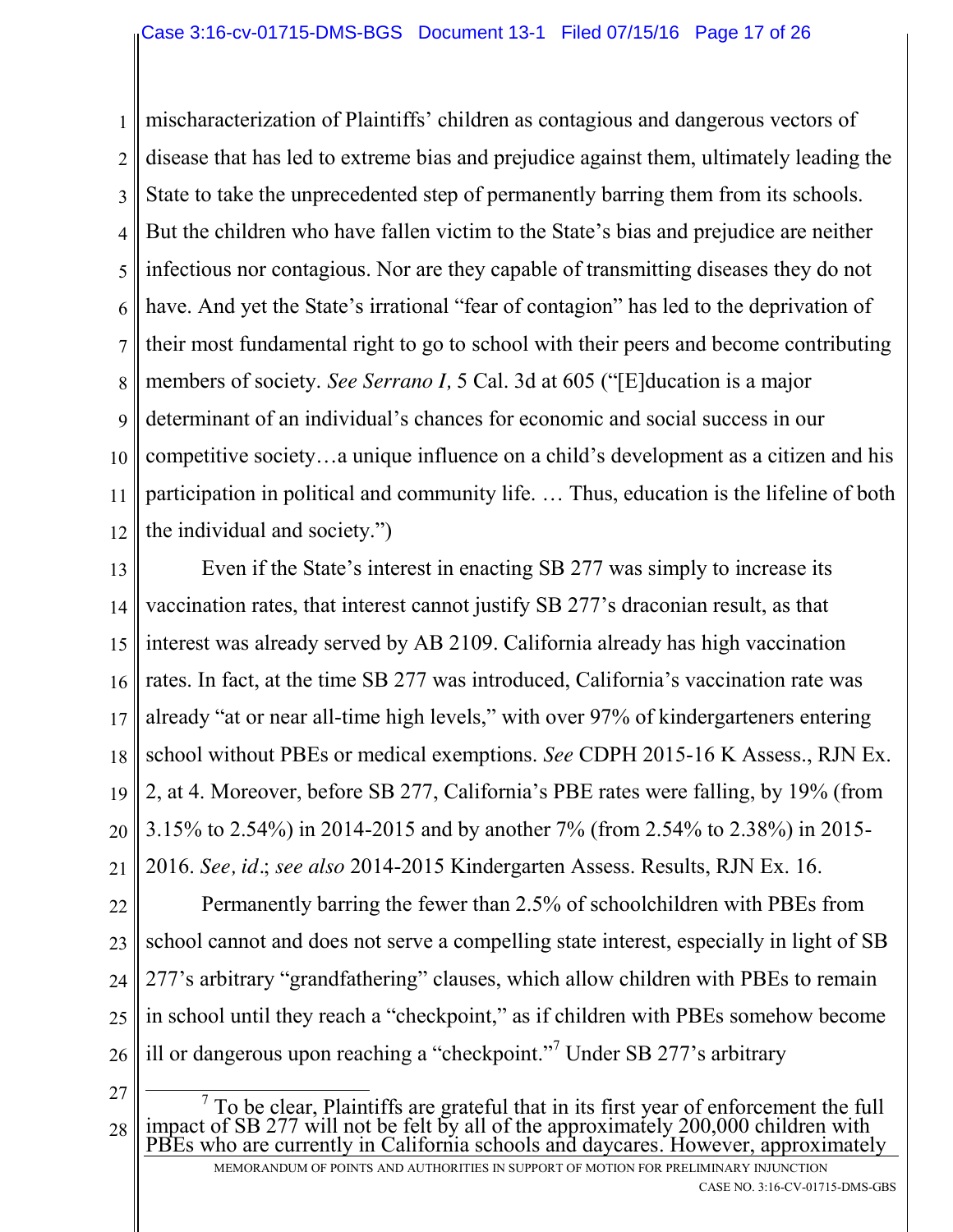1 2 3 4 5 6 7 8 9 "checkpoint" scheme, this year, the State will exclude approximately 33,000 children from school.<sup>8</sup> These children represent only an estimated 0.46% of the preschool and K-12 school population. *See* CDPH 2015-16 Childcare Assess., RJN Ex. 18 at 4; Calif. Dept. of Educ. 2014-15 K-12 Enrollment, RJN Ex.  $19.9$ <sup>9</sup> And they represent only an estimated 0.084% – less than a tenth of a percent – of California's total population. *See* United States Census Bureau, *United States Census Quick Facts, California,* RJN Ex. 20. This miniscule number of children relative to the population *cannot* impact public health and no public health benefit can be achieved by barring them from school.

10 11 12 13 14 15 16 17 18 19 20 21 The State may also assert a compelling state interest in eliminating certain "pockets" of PBEs in California. *See* Senate Rules Committee, Unfinished Business Report, RJN Ex. 21, at 5. "Pockets" refers to a small number of school districts that have higher-than average PBE rates. Any potential public health detriment from "pockets" is based on speculation and conjecture. But even if "pockets" are a concern, SB 277 cannot and will not achieve their elimination. In fact, it will have the opposite effect by simply moving these alleged "pockets" from schools to homeschooling communities. SB 277 cannot prevent children from living in their communities, playing sports, shopping, eating at restaurants, attending cultural events, museums, parks, sporting events, playing on playgrounds, joining clubs, and engaging in other community activities. *See Homeschooling in California: State Organizations and Local Support Groups,* RJN Ex. 22. But these children are barred

22

23

 $\overline{a}$ 33,000 children will be excluded this year in an arbitrary and ad hoc manner having nothing to do with public health.

24 25 26 <sup>8</sup> Under SB 277, the State will not exclude all students with PBEs from schools until 2022. See Paul L. Delamater, et al., California Senate Bill 277's Grandfather Clause and Nonmedical Vaccine Exemptions in California, 2 PEDIATRICS 619-620 (June 2016), RJN Ex. 17. This arbitrary "checkpoint" phase-in has no relation to the alleged compelling interest in eliminating exemptions.

27 28  $9<sup>9</sup>$  For consistency, the denominator of this calculation was based on 2014-15 data, the last full K-12 data on the State Education Department website. Calif. Dept. of Educ. 2014-15 K-12 Enrollment, RJN Ex. 19.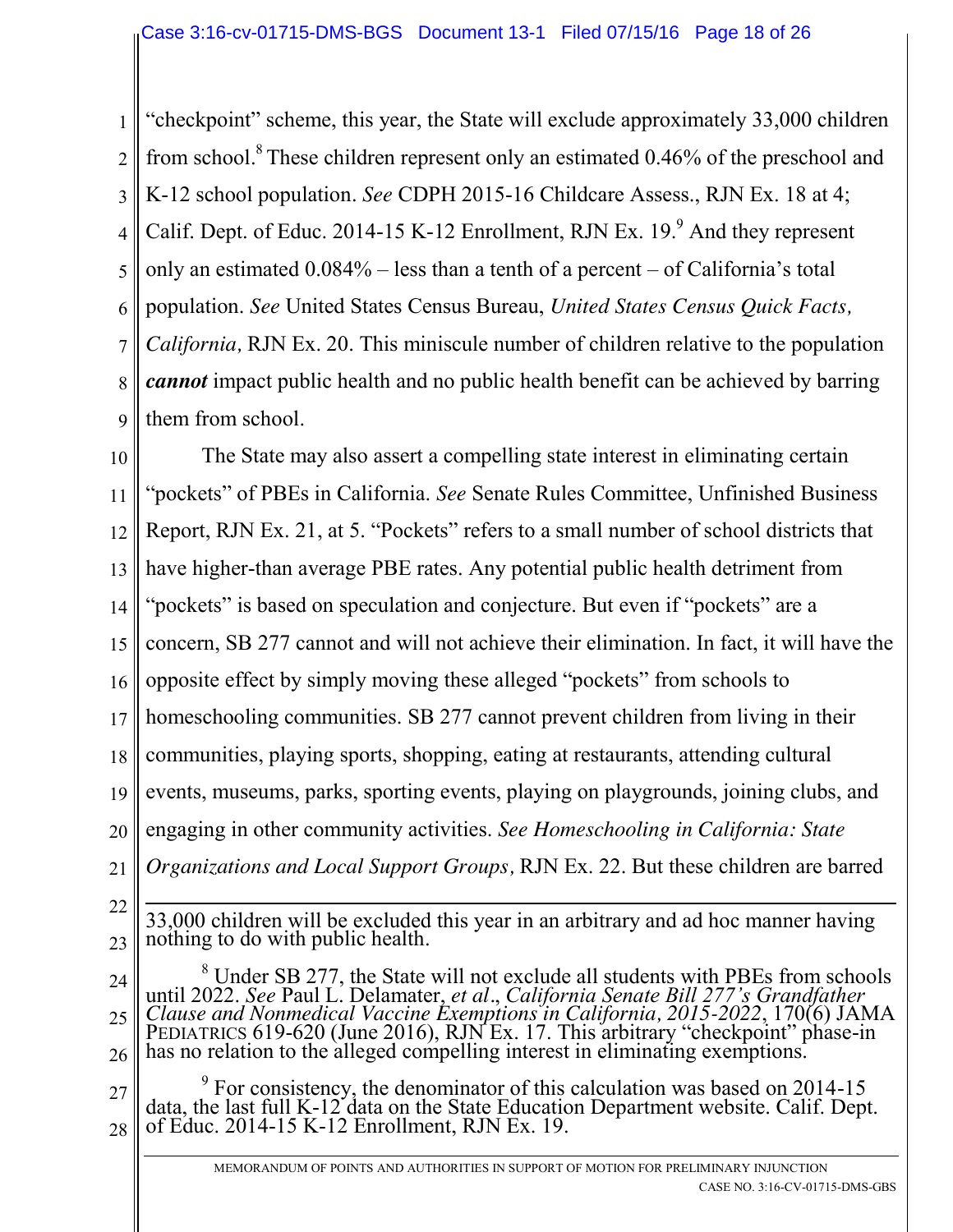1 2 from schools, as if infections (which healthy children with PBEs do not carry) respect arbitrary boundaries like school buildings.

3 4 5 6 7 Moreover, California already controls diseases, including those targeted by vaccines. CDPH's 2014 data demonstrate that with the exception of pertussis,  $^{10}$  for the illnesses for which vaccines are mandated, there were few or no cases in schoolaged children and no outbreaks of any disease attributable to children with PBEs. *See*  CDPH, 2014 Annual Report, RJN Ex. 23, at 8, 13-15, 17-19, 23-37.

8 9 10 11 12 13 14 15 With vaccination rates rising and PBE rates falling and with no disease outbreaks attributable to students with PBEs, Defendants cannot show a compelling interest in eliminating exemptions for 0.46 percent of school children this year. *See Whole Woman's Health v. Hellerstedt*, 579 U.S. \_\_\_, No. 15-274, slip op. at 19, 36 (S. Ct. June 27, 2016) (finding "[u]nnecessary health regulations that have the purpose or effect of presenting a substantial obstacle to a woman seeking an abortion impose an undue burden on the right" while "provid [ing] few, if any, health benefits…").

- 16
- 17

b. SB 277 Is Not Necessary, Narrowly Tailored, or The Least Restrictive Means of Achieving A Compelling State Interest

18 19 20 Even assuming that Defendants establish a compelling state interest, SB 277 is not necessary, narrowly tailored or the least restrictive means of achieving that interest.

21 22 23 24 25 26 SB 277 is extreme, far-reaching legislation that flies in the face of myriad State and Federal fundamental rights and disability rights. SB 277 is not necessary and not narrowly tailored to increase vaccination rates or reduce PBE rates. Indeed, if that was the State's goal, SB 277 was simply not needed. PBE rates were already dropping under SB 277's predecessor law, AB 2109 and were at 2.54% before SB 277's introduction and at 2.38% before its implementation.

- 27
- 28 <sup>10</sup> As discussed in the factual background, *supra*, pertussis outbreaks occur primarily as a result of vaccine failure and waning immunity, not PBEs.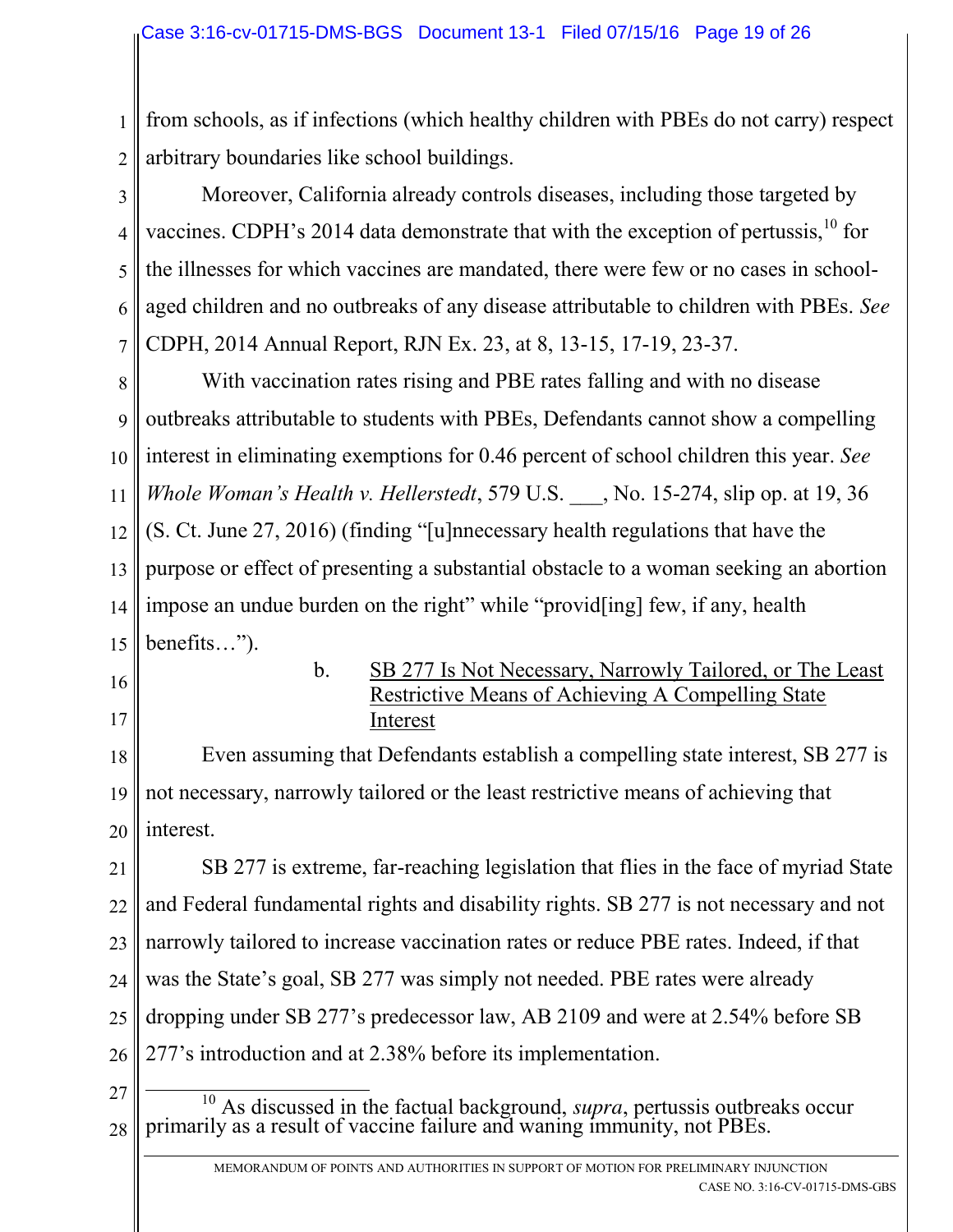1 2 3 4 Moreover, the desire to increase full vaccination rates cannot come at the expense of depriving children of an education, particularly for children in low income households and immigrant families. Even strong vaccine proponents recognize that such laws are overbroad and cannot withstand strict scrutiny:

Perhaps the most persuasive argument against invoking a sweeping policy that eliminates [non-medical exemptions] from all vaccines is that it violates the ethical principle of least restriction. This principle offers guidance for balancing the competing values of individual liberty and the common good inherent to vaccination policy: "if two options exist to address a public health problem, we are required, ethically, to choose the approach that poses fewer risks to other moral claims, such as liberty, privacy, opportunity, and justice, assuming benefits are not significantly reduced.

5

6

7

8

9

10 11 12 13 14 15 16 17 18 19 20 21 22 23 24 25 Douglas J. Opel, *et al.*, *Childhood Vaccine Exemption Policy: The Case for a Less Restrictive Alternative*, 137(4) PEDIATRICS 1-4 (March 18, 2016), RJN Ex. 24, at 2. SB 277 is not narrowly tailored to reduce "pockets." As discussed above, SB 277 will create more "pockets" by forcing children into homeschooling and by forcing homeschooled children into their own separate-and-woefully-unequal communities. By contrast, AB 2109, Health & Safety Code § 120365, the predecessor law to SB 277, substantially increased vaccination rates and lowered PBE rates in California in the two years it was in effect. The right to a PBE under AB 2109 was hardly unfettered. It required a doctor's signature. But while AB 2109 placed burdens on parents' exercise of the PBE, it still allowed access to exemptions without undue burden. AB2109 was effective yet far less restrictive and left no reason for SB 277 to be enacted. AB 2109 also provided a means of preventing outbreaks by providing for the *temporary exclusion* of a child with a PBE in the event of exposure to an illness for which a vaccine is available. Accordingly, SB 277's *permanent quarantine* of tens of thousands of non-infectious and non-contagious children until the age of 18 is not only unnecessary, it is wholly unjustified.

26 27 28 Further, Defendants could raise the rate of full vaccination by focusing not on the small percentage (less than 2.5%) of children with PBEs but rather on those children who are "conditional entrants" (typically 5-7%). If Defendants focused on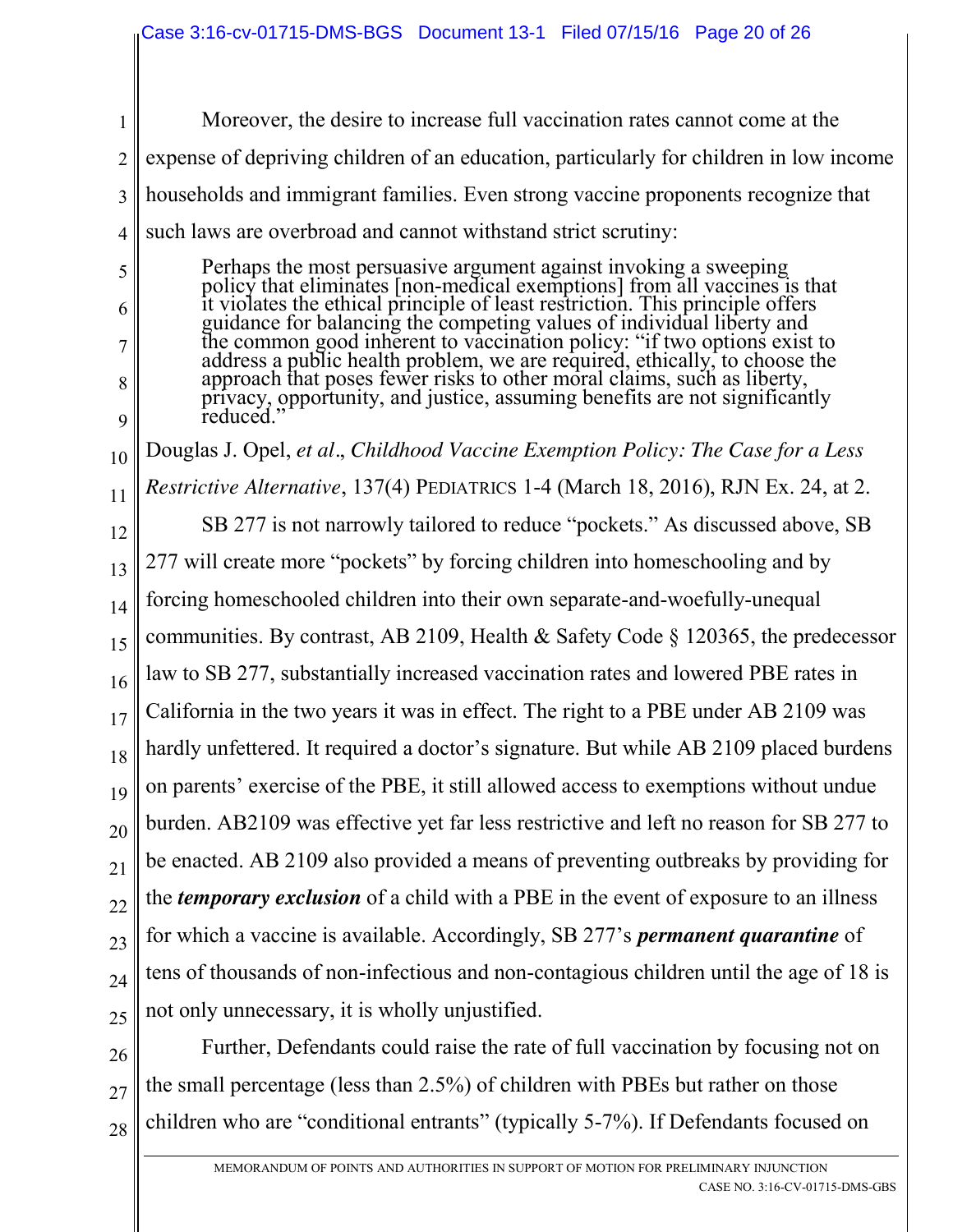1 2 3 4 encouraging conditional entrants who are not fully vaccinated but not overdue to attain full vaccination, they could increase compliance rates without impinging on the substantial rights of families exercising PBEs and without excluding children from school.

5 6 7 8 9 10 11 12 13 14 SB 277 advances no legitimate, let alone a compelling, state interest. With vaccine mandates already in place resulting in high vaccination rates and with PBEs declining, SB 277 takes children out of school. SB 277 is not related to public health because public health was never threatened by children with PBEs attending school. As such, SB 277 constitutes an exercise of the state's police power in such an arbitrary, unreasonable and oppressive manner as to amount to an abuse of that power. *See Jacobson v. Massachusetts*, 197 U.S. 11, 38 (1905) (warning, in the context of vaccination, that "the police power of a state...may be exerted in such circumstances, or by regulations so arbitrary and oppressive...as to justify the interference of the courts to prevent wrong and oppression").

15 16 17 The State's own data unequivocally demonstrate that the legal *status quo ante* protected public health without placing an undue burden on children's and their families' fundamental rights. SB 277 is not necessary and must be enjoined.

18

#### 3. SB 277 Violates State and Federal Disability Laws

19 20 21 22 23 24 25 26 27 28 Plaintiffs assert claims against Defendants under the Individuals With Disabilities Education Act, 20 U.S.C. § 1400, *et seq.* (IDEA), Section 504 of the Rehabilitation Act of 1973 ("Section 504"), 29 U.S.C. § 794, and the Americans With Disabilities Act of 1990, 42 U.S.C. § 12132 ("ADA"). Facially and as implemented, SB 277 flies in the face of federal laws that protect children with disabilities. Providing no guidance to schools and school districts, the State, including the DOE have allowed and condoned the disparate treatment of children with disabilities, including children protected by the IDEA, ADA, and Section 504. Children with IEPs, which SB 277 exempts from full vaccination, are nonetheless being barred from school and denied their IEP services. SB 277 makes no accommodations for children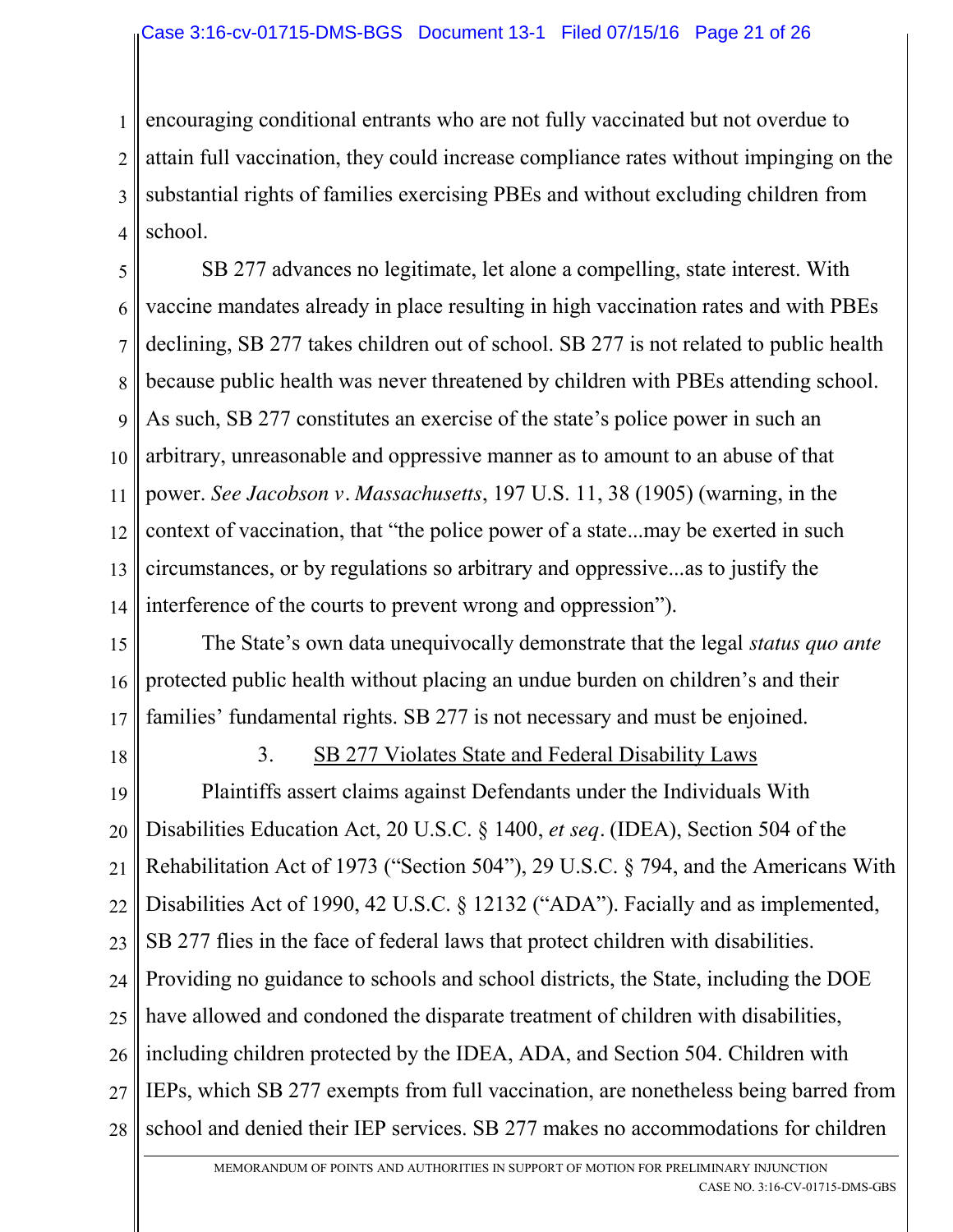1 2 3 4 5 6 with Section 504 plans, as opposed to IEPs, even though just like students with IEPs, students with Section 504 plans are entitled to a Free and Appropriate Public Education ("FAPE"). School districts have written policies directing their schools to deny enrollment to children with IEPs under SB 277. With written admissions from Defendants themselves, Plaintiffs have a high likelihood of success on their claims under the IDEA, Section 504 and the ADA.

7 8 9 10 11 12 13 14 15 16 17 18 19 20 Moreover, by treating children with PBEs as inherently infectious and contagious and by permanently excluding them from school for "fear of contagion," the State has placed them in a protected category. The ADA, Section 504 and California disability laws forbid discrimination against a person for "fear of contagion." Specifically, the law prohibits discrimination against children infected with hepatitis B, HIV/AIDS and other chronic illnesses. Notably, one need not actually have the disability for these laws to apply if one is treated as having the disability: "Discrimination based solely on fear of contagion is a discrimination based on handicap when the impairment has that effect on others." U.S. Department of Education, Office for Civil Rights, *Placement of School Children With Acquired Immune Deficiency Syndrome (AIDS)* (July 1991) (RJN Ex. 25). Indeed, as the U.S. Supreme Court has stated, "[f]ew aspects of a handicap give rise to the same level of public fear and misapprehension as contagiousness." *School Board of Nassau County, Fla. v. Arline*, 480 U.S. 273, 286 (1987).

21 22 23 24 The entire basis for SB 277 *is* fear of contagiousness and the children's perceived contagiousness, albeit baseless, places them into a protected class, precluding discrimination against them and their exclusion from school. Accordingly, Plaintiffs have a strong likelihood of success on their disability-related claims.

25

4. Plaintiffs Will Prevail on Their Equal Protection Claims

26 27 28 Plaintiffs will succeed in their claims for violation of the Equal Protection clause of the Fourteenth Amendment to the U.S. Constitution and the Equal Protection clauses of the California Constitution. Cal. Const. art. I, § 7 and Art. IV, §

> MEMORANDUM OF POINTS AND AUTHORITIES IN SUPPORT OF MOTION FOR PRELIMINARY INJUNCTION CASE NO. 3:16-CV-01715-DMS-GBS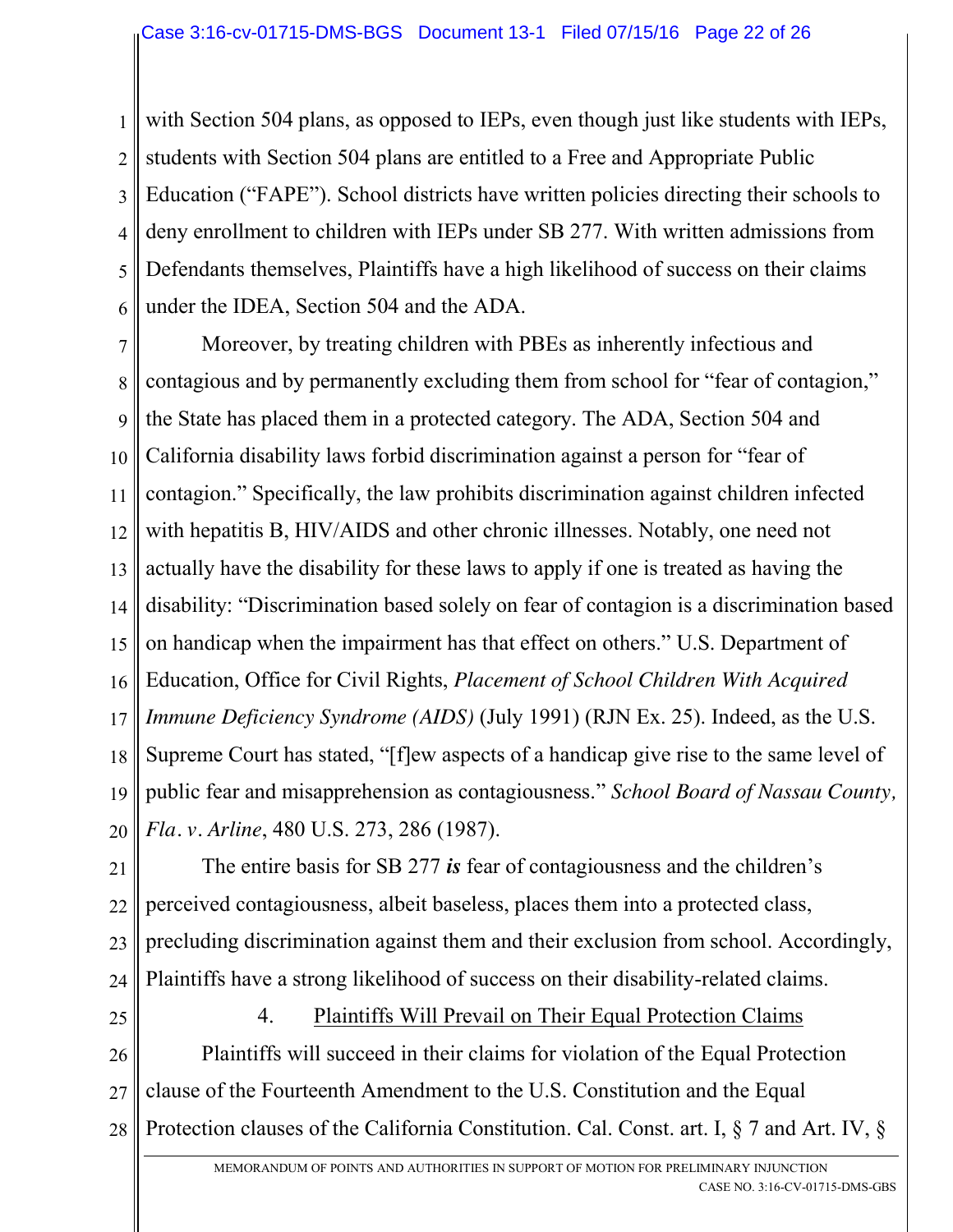1 2 16. Equal Protection requires that a law treat all those similarly situated equally. Both facially and as applied, SB 277 fails an equal protection challenge.

3 4 5 6 7 8 9 10 SB 277 violates equal protection by denying some children their fundamental right to an education, while preserving the right for others. SB 277 treats healthy children with PBEs differently from all other California children by denying them an education. SB 277 violates equal protection by excluding children with PBEs who have reached "checkpoints," treating them differently than other children with PBEs. There is no legitimate reason to differentiate a seventh grader from a sixth grader or an eighth grader. SB 277 does this for administrative ease, not any legitimate, let alone compelling, state interest.

11 12 13 14 15 16 17 18 19 20 21 Further, SB 277 violates the equal protection rights of special education students. First, as written, SB 277 exempts special education students with IEPs pursuant to IDEA who are entitled to FAPE under federal law but does not exempt students with 504 plans pursuant to the Rehabilitation Act of 1973 (29 U.S.C. § 794), who are similarly entitled to FAPE. Second, as applied, SB 277 violates equal protection with respect to IEP students, because some districts are refusing to admit IEP students with PBEs and others are not. Thus, students with IEPs throughout the State, who otherwise are similarly situated and protected under federal law, are subject to disparate treatment based solely on their geographic location. In treating similarly situated groups of students with disabilities differently, SB 277 violates equal protection.

- 22
- 23

#### **B. PLAINTIFFS ARE IRREPARABLY HARMED, WITH NO ADEQUATE REMEDY AT LAW**

24 25 26 27 Absent injunctive relief, Plaintiffs are suffering and will continue to suffer irreparable harm and they have no adequate remedy at law. Fundamental rights violations necessarily constitute irreparable harm. *See Elrod v. Burns*, 427 U.S. 347, 373 (1976). Because SB 277 violates numerous fundamental rights under both federal

28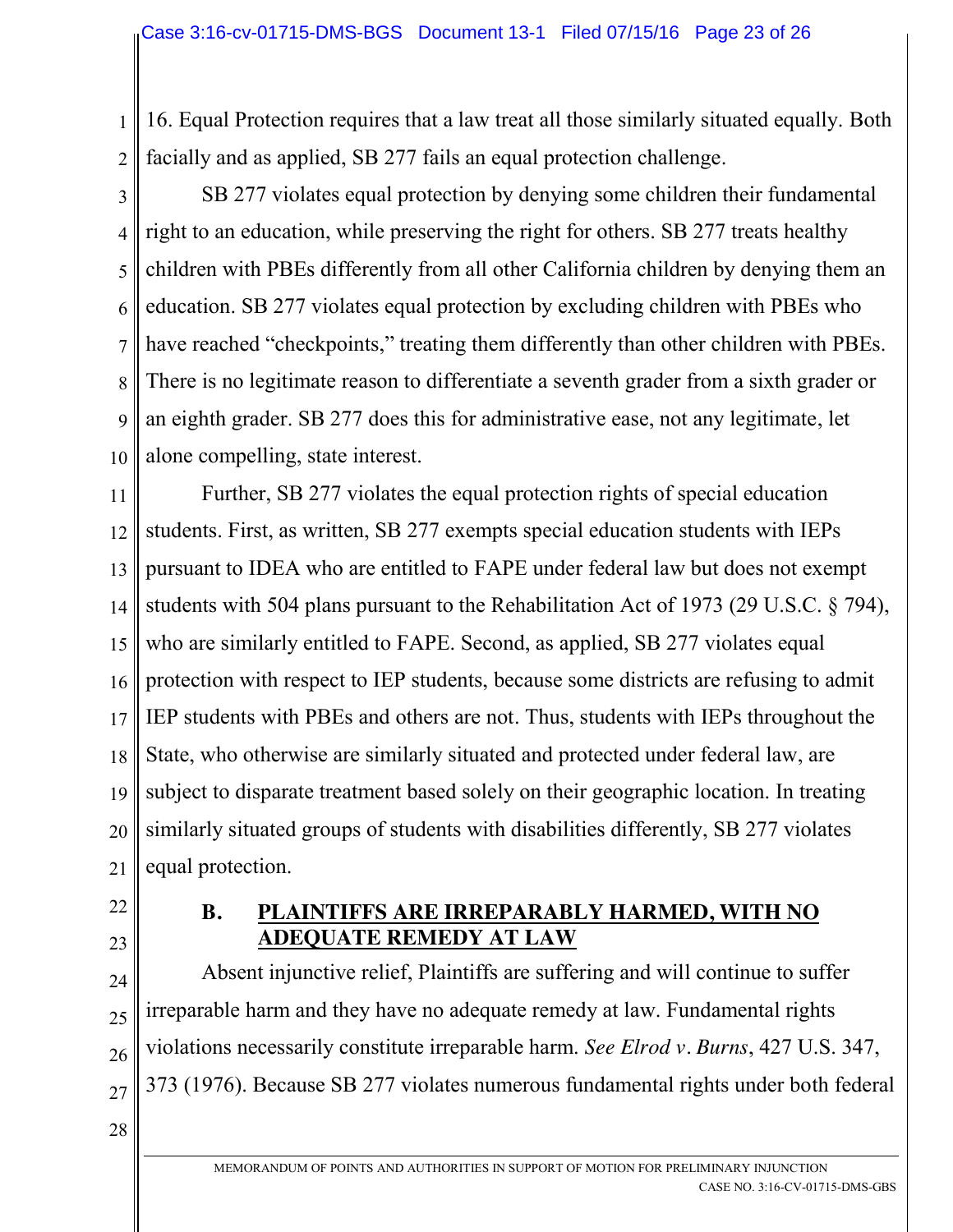1 2 and state law, irreparable harm will ensue if the *status quo ante* is not preserved during this litigation.

3 4 5 6 7 8 9 10 11 12 13 SB 277 will irreparably harm Plaintiffs' children and thousands of other students by excluding them from school. Permanent exclusion from school will cloud these children's future, damaging dreams of college and careers. California will not tolerate a sub-standard education for its children, let alone no education at all, as is the case under SB 277. *See Serrano I,* 5 Cal. 3d at 610 (a child assigned to an "inferior state school takes on the complexion of a prisoner, complete with a minimum sentence of 12 years") (citation and internal quotation marks omitted). If an "inferior state school" is akin to a 12-year prison sentence, then SB 277's permanent deprivation of the right to attend school and forced isolation of children in homeschool or independent study is akin to solitary confinement. The harm to Plaintiffs is irreparable.

14 15 16 17 Moreover, few things are as difficult for a parent as telling her small child that she will never go to school or telling her teenager that she cannot go on to the seventh grade because society views her as a carrier of "dangerous contagions." And yet, this is precisely what Plaintiffs are forced to do.

18 19 20 21 22 23 24 SB 277 has caused irreparable harm to families who have lost employment to provide for their children's education and care during school hours, including transportation of children with special needs to receive IEP services. *See, e.g.,*  Saunders Dec. ¶¶ 13-14. Plaintiffs are also irreparably harmed because they face loss of employment and their children face loss of an education if SB 277 is not enjoined. *See* Saunders Dec. ¶¶ 13-17, *see also* Dec. of Crain, ¶¶ 10-15, Delgado, ¶¶ 19-22, Loy, ¶¶ 19-20 and 22, and Nicolaisen, ¶¶ 16-22.

25 26 27 Further, for students with disabilities under Section 504 who are not exempted by SB 277 and those IEP students whose districts refuse to admit them, every day of missed education and extended-year services is irreparable harm. Finally, for parents

28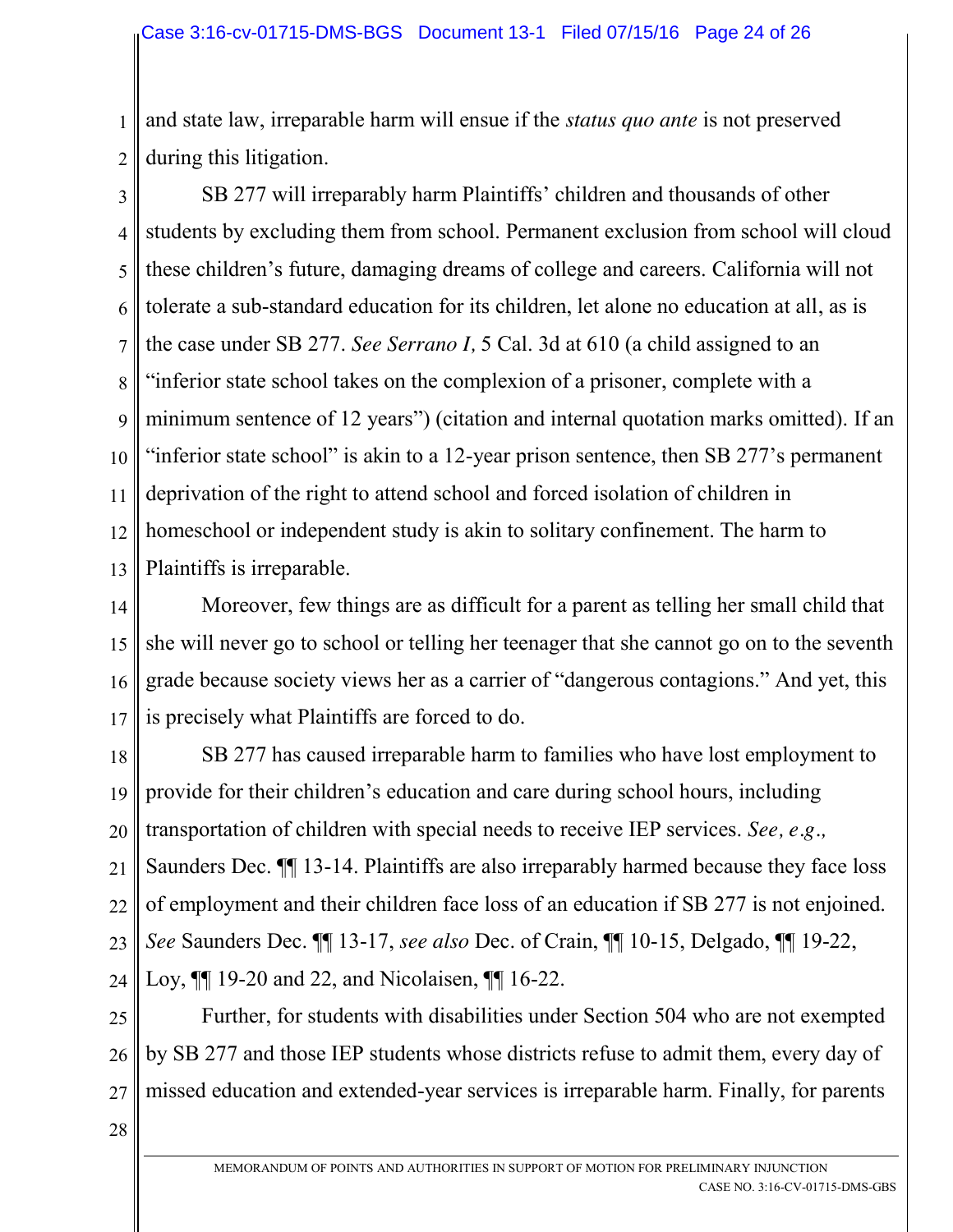1 2 forced against their will to vaccinate their children should Defendants not be enjoined, the risk of the ultimate irreparable harm, death or serious injury, is real.

3

4

## **C. THE BALANCE OF HARDSHIPS DECISIVELY FAVORS PLAINTIFFS**

5 6 7 8 9 10 11 12 13 14 15 16 17 18 The balance of hardships tips strongly in Plaintiffs' favor. For the children expelled from school this year, the impact is devastating. Families are impermissibly burdened with the State's non-delegable duty to educate their children or violate truancy laws, thus facing severe penalties and possible removal of their children.<sup>11</sup> Plaintiffs include parents who are unable to homeschool or for whom homeschooling imposes severe financial and other penalties. *See, e.g.*, Dec. of Crain, ¶¶ 10-15, Delgado, ¶¶ 19-22, Loy, ¶¶ 19-20 and 22, Nicolaisen, ¶¶ 16-22; Saunders, ¶¶ 13-17. If lower income parents are forced to leave their jobs because they cannot in good conscience vaccinate their children, they may financially jeopardize their homes and other necessities. It is practically impossible to obtain a medical exemption for many Plaintiffs when doctors may, for example, require expensive testing to justify an exemption. *See, e.g.*, Saunders Dec. ¶¶ 11-12. For families in which the parents do not speak English, homeschooling is not an option. Some of these decisions – such as coerced vaccination without informed consent – cannot be undone.

19 20 21 22 23 24 The State faces no similar hardship. If an injunction issues, SB 277's predecessor AB 2109 will be reinstated and Health & Safety Code section 120365 will become effective again. CDPH will reinstate the existing PBE form used with AB2109, make the link to the form publicly available and schools, which already are familiar with the form, will admit students with PBEs as they have done for 55 years. Moreover, since CDPH has not yet created a form for medical exemptions and DOE

25

26 27 28 <sup>11</sup> These children would be deemed truant under the Education Code. See Educ. Code §48260(a); Educ. Code § 48263.6; and Educ. Code § 48262). Substantial penalties may apply to parents of truants including monetary fines (see Educ. Code § 48293 and Penal Code §§ 270.1 and 272), education and counsel 48293), imprisonment (Penal Code  $\S$ § 270.1 and 272), and removal of their children (Welfare and Institutions Code § 300, *et seq*.).